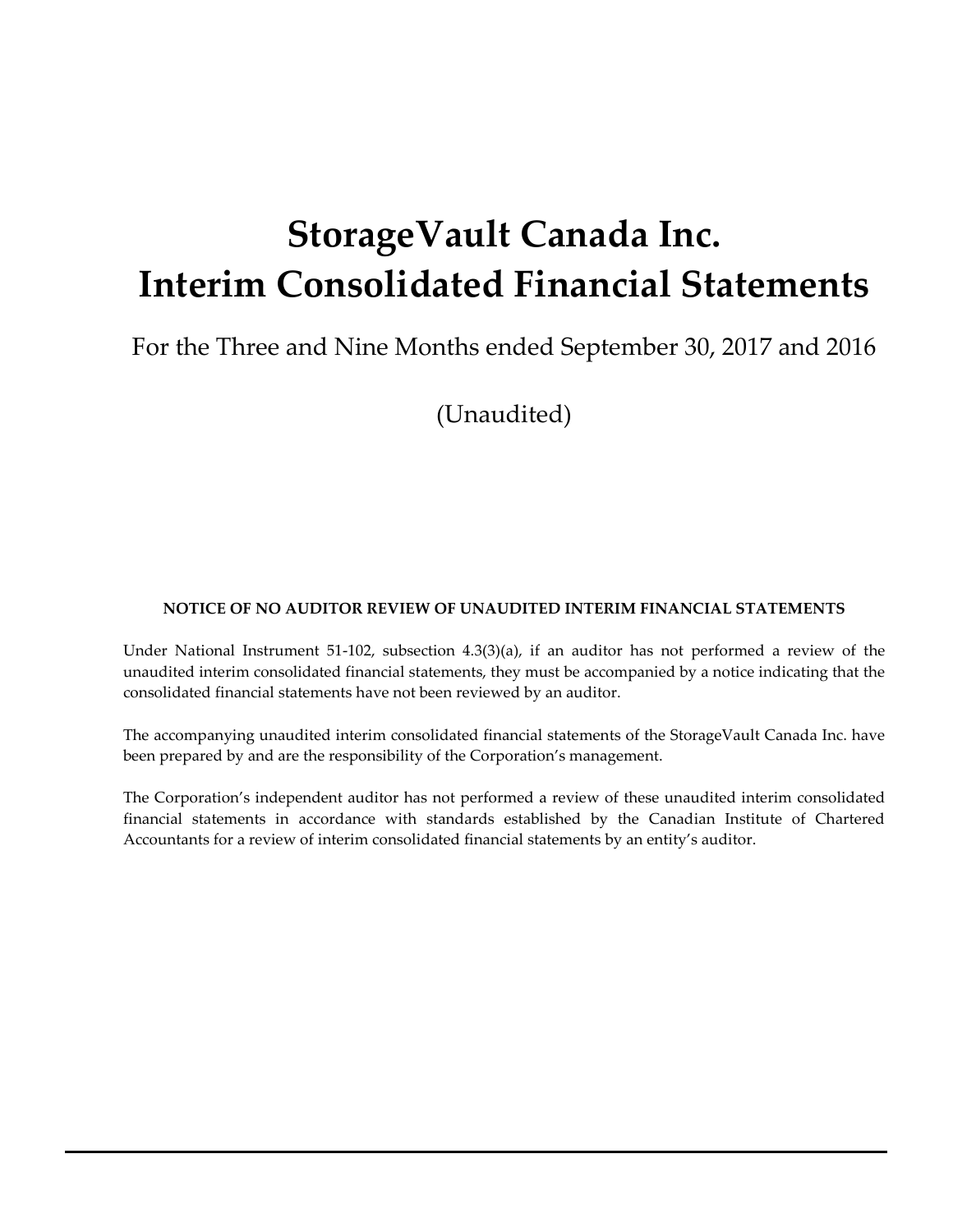## **StorageVault Canada Inc. Unaudited Interim Consolidated Statements of Financial Position**

|                                              | September 30      | December 31                  |
|----------------------------------------------|-------------------|------------------------------|
|                                              | 2017              | 2016                         |
| <b>Assets</b>                                |                   |                              |
| Real estate and equipment, net (Note 5)      | 779,036,443<br>S  | 325,491,723<br>\$            |
| Goodwill and intangible assets, net (Note 6) | 21,217,890        | 3,425,090                    |
| Investment in joint venture                  | 14,745,196        |                              |
| Cash and short term deposits                 | 11,090,404        | 11,869,892                   |
| Accounts receivable                          | 6,956,164         | 1,354,796                    |
| Prepaid expenses and other current assets    | 6,479,107         | 662,080                      |
|                                              | 839,525,204<br>\$ | 342,803,581<br><sup>\$</sup> |
| Liabilities and Shareholders' Equity         |                   |                              |
| Long term debt (Note 7)                      | \$<br>230,692,720 | 164,023,513<br>\$            |
| Lines of credit and promissory note (Note 7) | 315,153,084       | 18,483,081                   |
| Deferred tax liability                       | 20,144,264        |                              |
| Accounts payable and accrued liabilities     | 15,253,954        | 3,406,008                    |
| Unearned revenue                             | 4,533,069         | 1,202,785                    |
|                                              | 585,777,091       | 187, 115, 387                |
| Shareholders' Equity                         |                   |                              |
| Share capital (Note 8)                       | 318,666,434       | 185,768,388                  |
| Dividends paid (Note 8)                      | (4, 189, 976)     | (1,795,638)                  |
| Contributed surplus (Note 8)                 | 3,579,948         | 2,243,239                    |
| Deficit                                      | (64, 308, 293)    | (30,527,795)                 |
|                                              | 253,748,113       | 155,688,194                  |
|                                              | 839,525,204<br>\$ | 342,803,581<br>S.            |

Commitments and Contingencies (Note 13)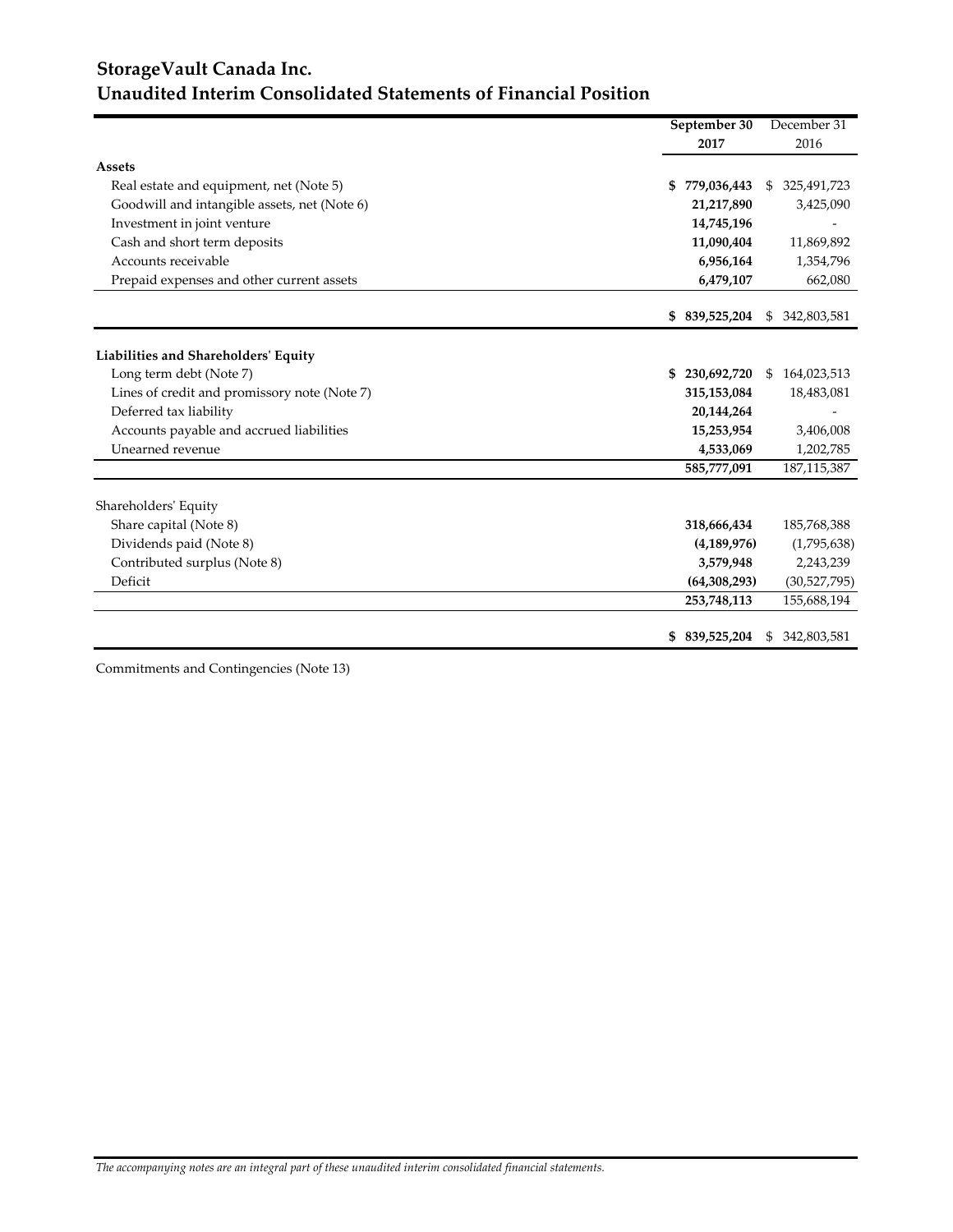## **StorageVault Canada Inc. Unaudited Interim Consolidated Statements of Changes in Equity**

|                                                      | Three months ended Sept. 30 |     | Nine months ended Sept. 30 |    |                   |                  |
|------------------------------------------------------|-----------------------------|-----|----------------------------|----|-------------------|------------------|
|                                                      | 2017                        |     | 2016                       |    | 2017              | 2016             |
| <b>Common Share Capital</b>                          |                             |     |                            |    |                   |                  |
| Balance, beginning of the period                     | 207,066,073                 | \$. | 72,280,532                 | S  | 185,768,388       | \$<br>66,867,412 |
| Common shares issued, net of issuance costs (Note 8) | 111,689,713                 |     | 61,650,143                 |    | 132,987,398       | 67, 135, 313     |
| Common shares repurchased (Note 8)                   | (89, 352)                   |     |                            |    | (89, 352)         | (72,050)         |
| Balance, end of the period                           | 318,666,434                 |     | 133,930,675                |    | 318,666,434       | 133,930,675      |
| <b>Contributed Surplus</b>                           |                             |     |                            |    |                   |                  |
| Balance, beginning of the period                     | \$<br>3,777,525             | \$  | 1,034,865                  | \$ | 2,243,239         | \$<br>1,034,865  |
| Retirement of stock options and warrants             | \$<br>$(197,577)$ \$        |     |                            | \$ | $(197,577)$ \$    |                  |
| Stock based compensation (Note 8)                    |                             |     |                            |    | 1,534,286         |                  |
| Balance, end of the period                           | 3,579,948                   |     | 1,034,865                  |    | 3,579,948         | 1,034,865        |
| Deficit                                              |                             |     |                            |    |                   |                  |
| Balance, beginning of the period                     | \$<br>(44,321,555)          | \$  | (11, 333, 128)             | S  | $(30,527,795)$ \$ | (9,338,359)      |
| Retirement of stock options and warrants             | (4,584,361)                 |     |                            |    | (4,584,361)       |                  |
| Net income (loss) and comprehensive income (loss)    | (15, 402, 377)              |     | (537, 379)                 |    | (29, 196, 137)    | (2,532,148)      |
| Balance, end of the period                           | (64, 308, 293)              |     | (11,870,507)               |    | (64, 308, 293)    | (11,870,507)     |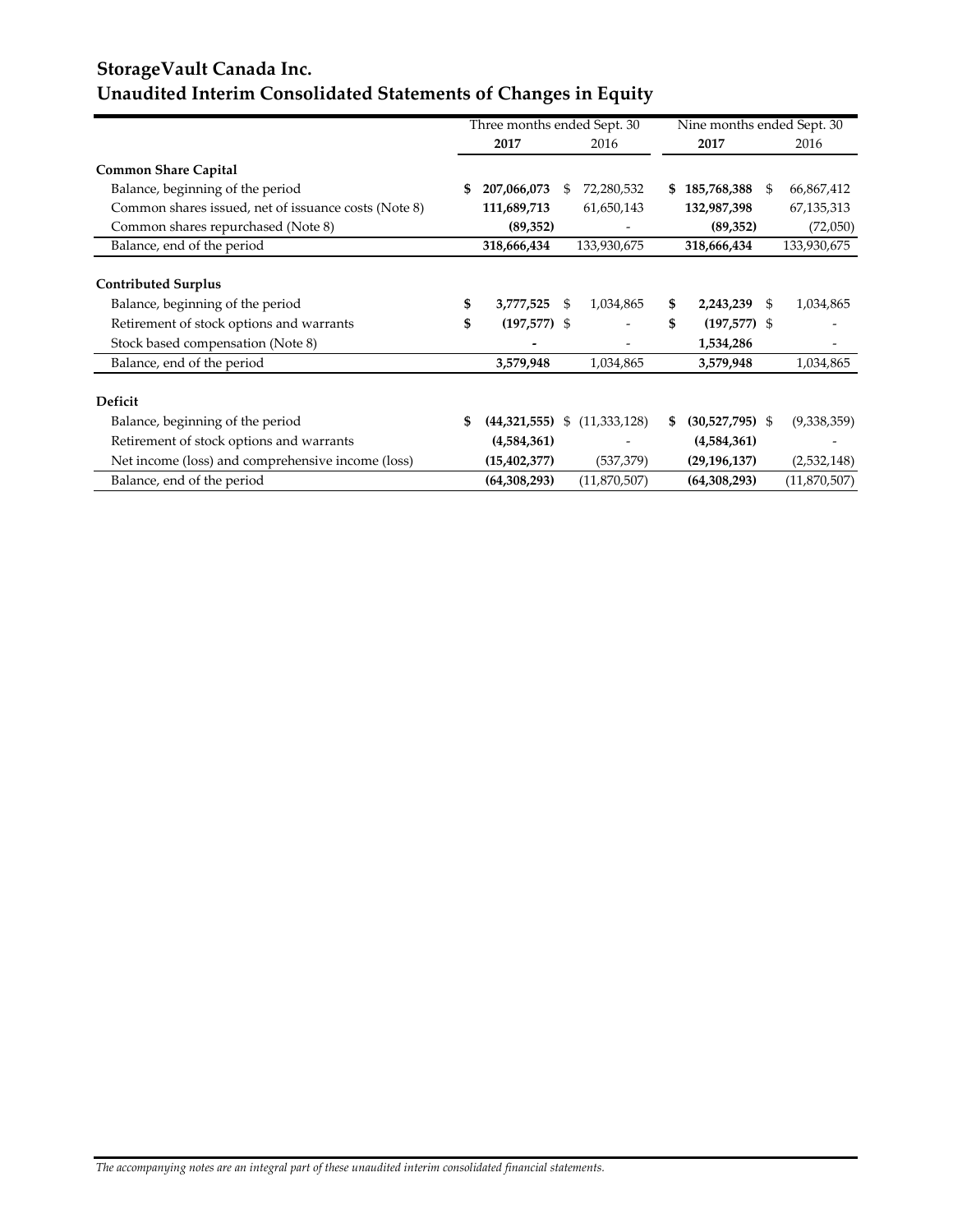## **StorageVault Canada Inc.**

## **Unaudited Interim Consolidated Statements of Income (Loss) & Comprehensive Income (Loss)**

|                                                      |    | Three months ended Sept. 30 |                 |    | Nine months ended Sept. 30 |                  |
|------------------------------------------------------|----|-----------------------------|-----------------|----|----------------------------|------------------|
|                                                      |    | 2017                        | 2016            |    | 2017                       | 2016             |
| Revenue                                              |    |                             |                 |    |                            |                  |
| Storage and related services                         | \$ | 18,030,696                  | \$<br>7,307,070 | \$ | 40,304,988                 | \$<br>18,924,362 |
| Management fees                                      |    | 423,264                     |                 |    | 839,416                    |                  |
|                                                      |    | 18,453,960                  | 7,307,070       |    | 41,144,404                 | 18,924,362       |
| <b>Expenses</b>                                      |    |                             |                 |    |                            |                  |
| Operating costs                                      |    | 5,917,031                   | 2,827,158       |    | 14,534,162                 | 7,612,167        |
| Acquisition and integration costs                    |    | 2,903,864                   | 427,656         |    | 4,487,456                  | 949,308          |
| Selling, general and administrative                  |    | 710,200                     | 412,197         |    | 2,108,946                  | 1,425,352        |
| Share of net loss in joint venture                   |    | 40,036                      |                 |    | 40,036                     |                  |
| Stock based compensation (Note 8)                    |    |                             |                 |    | 1,534,286                  |                  |
| Depreciation, amortization and goodwill              |    |                             |                 |    |                            |                  |
| adjustment (Note 5, 6)                               |    | 19,131,327                  | 2,891,512       |    | 37,870,203                 | 7,559,539        |
| Interest                                             |    | 5,153,879                   | 1,285,926       |    | 9,765,452                  | 3,910,144        |
|                                                      |    | 33,856,337                  | 7,844,449       |    | 70,340,541                 | 21,456,510       |
| Net income (loss) and comprehensive income (loss)    | S  | $(15,402,377)$ \$           | (537, 379)      | S  | $(29, 196, 137)$ \$        | (2,532,148)      |
|                                                      |    |                             |                 |    |                            |                  |
| Net income (loss) per common share                   |    |                             |                 |    |                            |                  |
| <b>Basic</b>                                         | \$ | $(0.046)$ \$                | (0.002)         | \$ | $(0.095)$ \$               | (0.014)          |
| Diluted                                              | \$ | $(0.046)$ \$                | (0.002)         | \$ | $(0.095)$ \$               | (0.014)          |
|                                                      |    |                             |                 |    |                            |                  |
| Weighted average number of common shares outstanding |    |                             |                 |    |                            |                  |
| <b>Basic</b>                                         |    | 333,818,830                 | 233,009,997     |    | 308,280,979                | 186, 187, 353    |
| Diluted                                              |    | 333,818,830                 | 233,009,997     |    | 308,280,979                | 186, 187, 353    |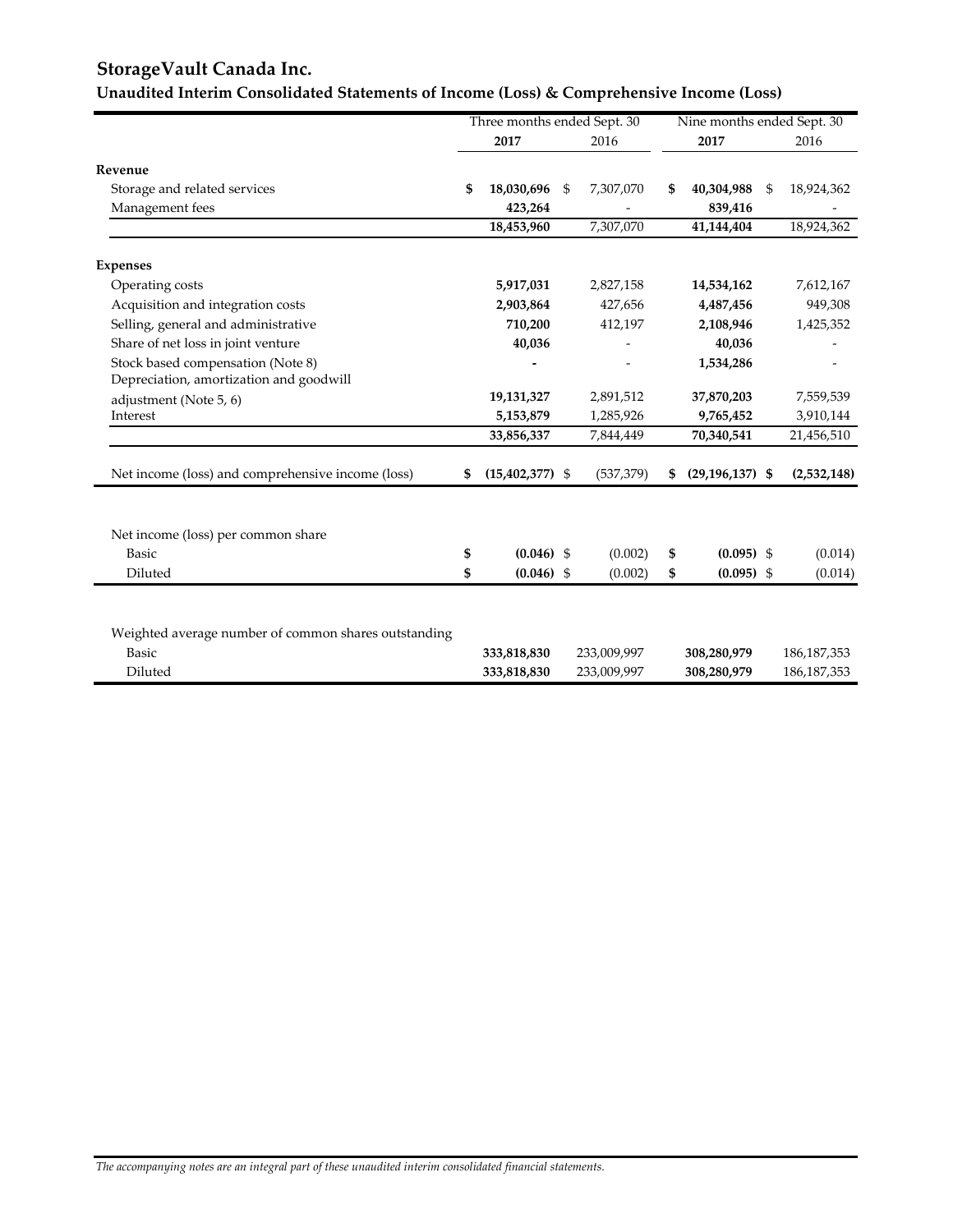## **StorageVault Canada Inc. Unaudited Interim Consolidated Statements of Cash Flows**

|                                                                    | Nine months ended Sept. 30 |                |  |
|--------------------------------------------------------------------|----------------------------|----------------|--|
|                                                                    | 2017                       | 2016           |  |
| Cash provided by (used for) the following activities:              |                            |                |  |
| <b>Operating activities</b>                                        |                            |                |  |
| Net income (loss) and comprehensive income (loss)                  | $(29, 196, 137)$ \$<br>\$  | (2,532,148)    |  |
| Adjustment for non-cash items:                                     |                            |                |  |
| Depreciation, amortization and goodwill adjustment (Notes 5, 6)    | 37,870,203                 | 7,559,539      |  |
| Amortization of deferred financing costs                           | 473,397                    | 187,886        |  |
| Amortization of bond premiums                                      |                            | 5,253          |  |
| Stock based compensation (Note 8)                                  | 1,534,286                  |                |  |
| Gain on disposal of real estate and equipment                      | (155, 345)                 | (196,063)      |  |
| Cash flow from operations before non-cash working capital balances | 10,526,404                 | 5,024,467      |  |
| Net change in non-cash working capital balances                    |                            |                |  |
| Accounts receivable                                                | (2,096,604)                | (107, 152)     |  |
| Prepaid expenses and other current assets                          | (4,639,671)                | (1,035,929)    |  |
| Accounts payable and accrued liabilities                           | 8,416,841                  | 1,697,488      |  |
| Unearned revenue                                                   | 242,641                    | 680,466        |  |
|                                                                    | 12,449,611                 | 6,259,340      |  |
| <b>Financing activities</b>                                        |                            |                |  |
| Common shares issued, net of issuance costs (Note 8)               | 82,283,441                 | 60,001,980     |  |
| Repurchase of common shares (Note 8)                               | (89, 352)                  | (72,050)       |  |
| Dividends paid                                                     | (1,549,873)                | (1,070,707)    |  |
| Advances from long term debt                                       | 363,476,743                | 24,745,741     |  |
| Repayment of long term debt                                        | (3,843,701)                | (8,301,611)    |  |
| Redemption of bond                                                 |                            | 1,373,074      |  |
|                                                                    | 440,277,258                | 76,676,427     |  |
| <b>Investing activities</b>                                        |                            |                |  |
| Cash paid in business combinations (Note 4)                        | (440, 147, 737)            | (71,603,000)   |  |
| Additions to real estate and equipment (Note 5, 6)                 | (2,597,266)                | (2, 195, 997)  |  |
| Non-operating accounts receivable                                  |                            | (319, 140)     |  |
| Investment in joint venture                                        | (14,705,160)               |                |  |
| Proceeds on disposal of real estate and equipment                  | 222,000                    | 3,563,449      |  |
|                                                                    | (457, 228, 163)            | (70, 554, 688) |  |
| (Decrease) increase in cash and short term deposits                | (4,501,294)                | 12,381,079     |  |
| Cash and short term deposits balance, beginning of period          | 15,591,698                 | 2,381,390      |  |
| Cash and short term deposits balance, end of period                | 11,090,404                 | 14,762,469     |  |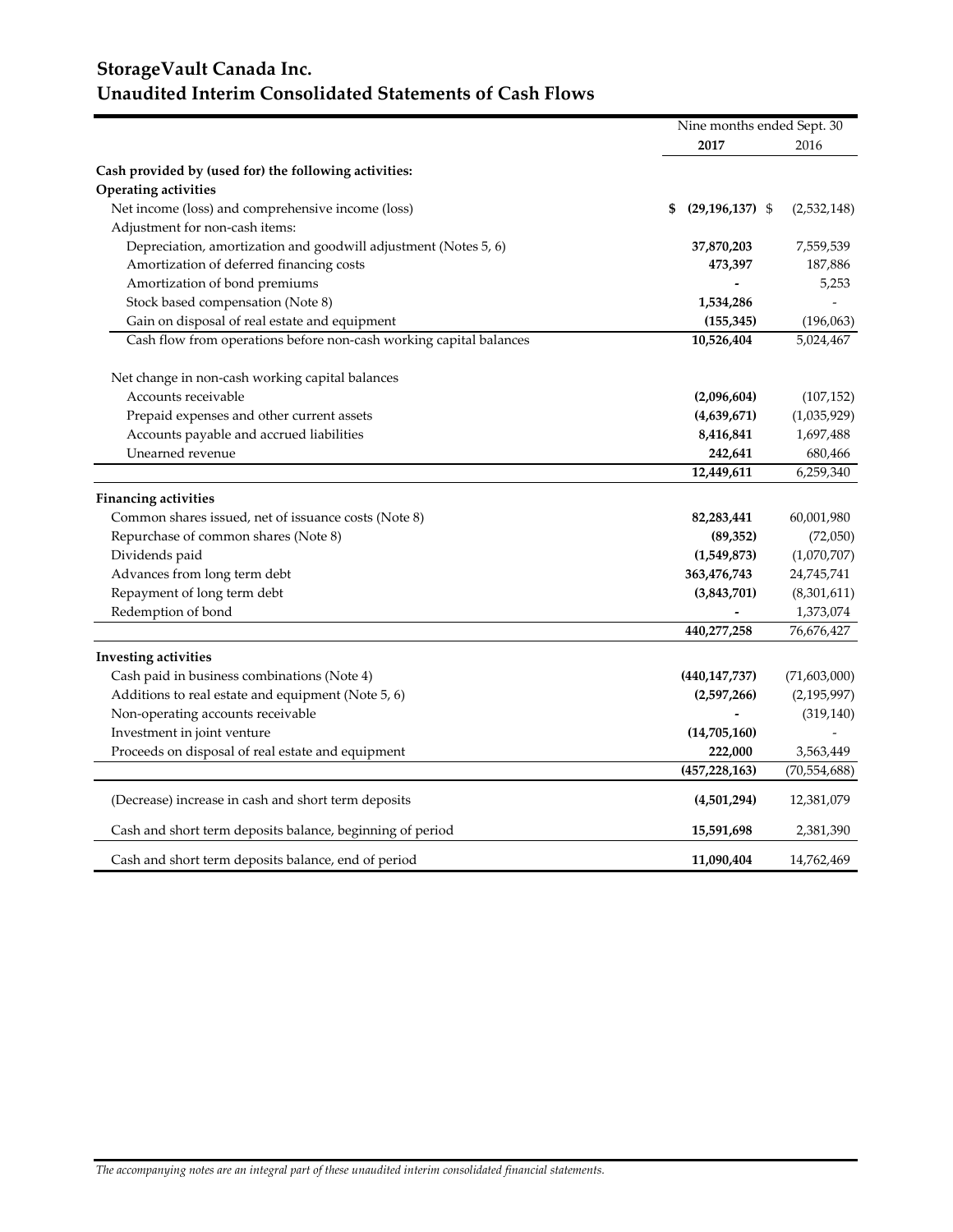#### **1. Description of Business**

The interim consolidated financial statements of StorageVault Canada Inc. and its subsidiaries (the "Corporation") as at and for the three and nine months ended September 30, 2017 were authorized for issuance by the Board of Directors of the Corporation on November 14, 2017. The Corporation is incorporated under the Business Corporations Act of Alberta and is domiciled in Canada. Its shares are publicly traded on the TSX Venture Exchange ("Exchange"). The address of its registered office is 1000 – 250 2nd Street SW, Calgary, AB, T2P 0C1.

The Corporation's primary business is owning, operating and leasing storage to individual and commercial customers across Canada.

#### **2. Basis of Presentation**

These interim consolidated financial statements and the notes thereto present the Corporation's financial results of operations and financial position under International Financial Reporting Standards ("IFRS") as issued by the International Accounting Standards Board ("IASB") as at January 1, 2017. They have been prepared in accordance with International Accounting Standard ("IAS") 34 "Interim Financial Reporting" and accordingly these interim consolidated financial statements do not include all the necessary annual disclosures in accordance with IFRS.

These interim consolidated financial statements should be read in conjunction with the Corporation's annual audited consolidated financial statements for the year ended December 31, 2016. The accounting policies and methods of computation followed in the preparation of these interim consolidated financial statements are consistent with those used in the preparation of the most recent annual report.

The interim consolidated financial statements have been prepared under the historical cost method, except for the revaluation of certain financial assets and financial liabilities to fair value. The consolidated financial statements were prepared on a going concern basis, and are presented in Canadian dollars, which is the Corporation's functional currency.

#### **3. Accounting policies**

#### *Basis of Consolidation*

The interim consolidated financial statements include the accounts of StorageVault Canada Inc., its wholly owned subsidiary, Sentinel Self-Storage Corporation, and the consolidated entity 1712066 Alberta Ltd. ("1712066"), all of which are headquartered in Toronto, ON. The financial statements for the consolidated entities are prepared for the same reporting period as StorageVault Canada Inc. using consistent accounting policies. All intercompany transactions and balances have been eliminated in the preparation of these interim consolidated financial statements.

#### *Consolidated Entity*

StorageVault Canada Inc. established 1712066 for the purpose of refinancing a mortgage on its Regina, SK property using a defeasance process. StorageVault Canada Inc. does not have any direct or indirect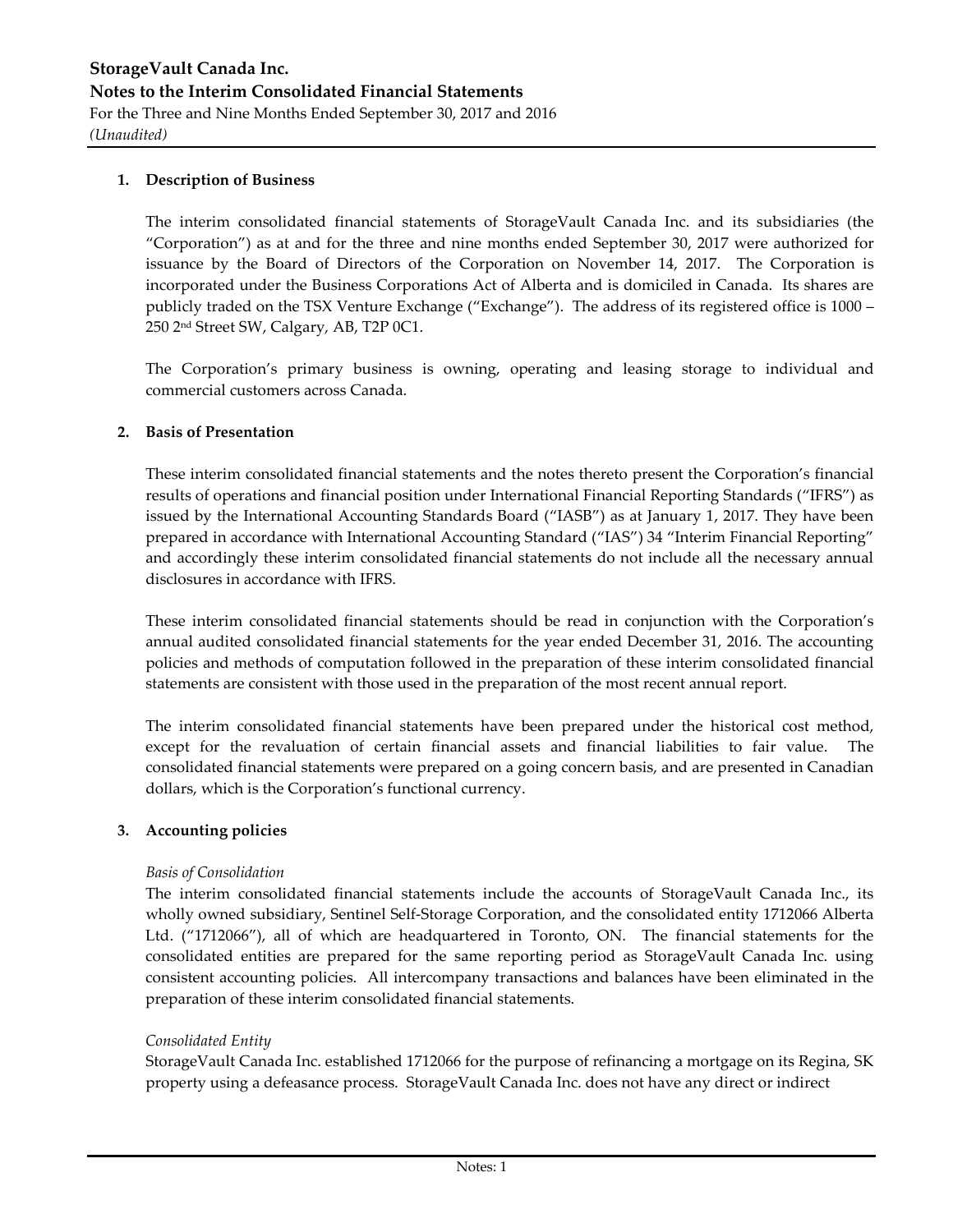shareholdings in 1712066. An entity is consolidated if, based on an evaluation of the substance of its relationship with StorageVault Canada Inc. it is determined that StorageVault Canada Inc. has rights, either directly through ownership or indirectly through contractual arrangements, to direct the relevant activities of the other entity. 1712066 was established under terms that impose strict limitations on the decision making powers of its management and that results in StorageVault Canada Inc. receiving the majority of the benefits related to its operations and net assets, being exposed to the majority of the risks incident to its activities, and retaining the majority of the residual or ownership risks related to its assets.

#### *Interest in Joint Venture*

The Corporation has an interest in a joint venture, through its wholly owned subsidiary Sentinel Self-Storage Corporation, Spyhill Ltd (the "JV"), which is a jointly controlled entity. The Corporation recognizes its interest in the JV using the equity method of accounting.

#### *Revenue Recognition*

Revenue comprises all rendering of services and sales of goods at the fair value of consideration received or receivable after the deduction of any trade discounts and excluding sales taxes. Revenue is recognized when it can be measured reliably and the significant risks and rewards of ownership are transferred to the customer.

Storage units are rented to customers pursuant to rental agreements which provide for weekly or monthly rental terms with non-refundable rental payments. The rental agreements may be terminated by the customer without further obligation or cost upon vacating the storage unit. Revenue from rental agreements is recognized over the rental term pursuant to the rental agreement. Non-refundable customer deposits, which are received to hold a unit for rent at a future date, are deferred and recognized as revenue upon commencement of the rental agreement. Receipts of rental fees for future periods are deferred and recognized as revenue when each respective monthly period commences. Provision is made for expected allowances as necessary.

Revenue from the sale of merchandise, including locks, boxes, packing supplies and equipment, is recognized when the merchandise is delivered to the customer. Revenue from investments is recognized when earned.

#### *Business Combinations*

All business combinations are accounted for by applying the acquisition method. On acquisition, the assets (including intangible assets), liabilities and contingent liabilities acquired are measured at their fair value. The Corporation recognizes intangible assets as part of business combinations at fair value at the date of acquisition. The determination of these fair values is based upon management's judgment and includes assumptions on the timing and amount of future incremental cash flows generated by the assets acquired and the selection of an appropriate cost of capital. Acquisition and integration costs are recognized in the Interim Consolidated Statements of Income (Loss) and Comprehensive Income (Loss) as incurred.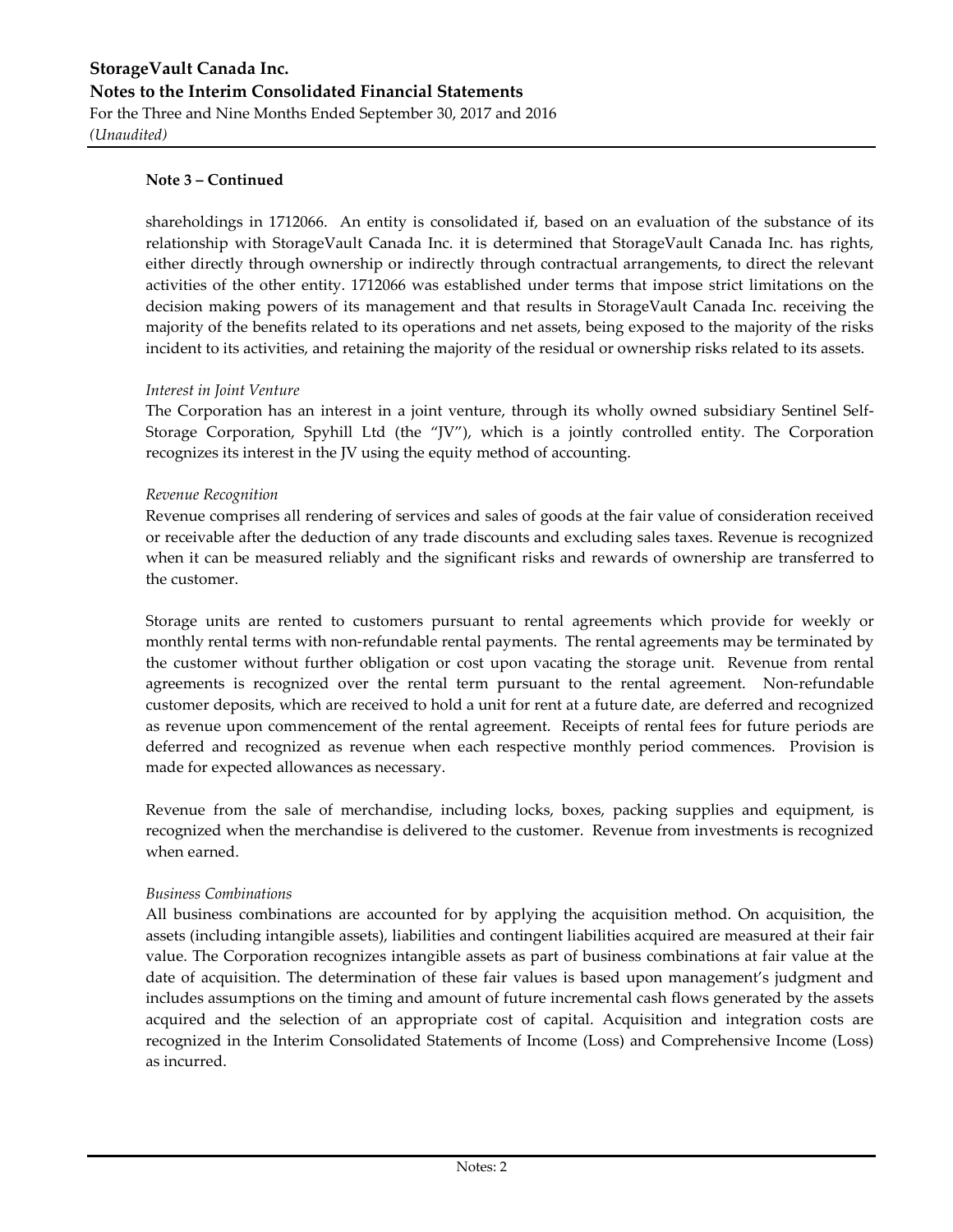Goodwill represents the excess of the identifiable cost of an acquisition over the fair value of the Corporation's share of the net assets/net liabilities acquired at the date of acquisition. If the identifiable cost of acquisition is less than the fair value of the Corporation's share of the net assets/net liabilities acquired (i.e. a discount on acquisition), the difference is credited to the Interim Consolidated Statements of Income (Loss) and Comprehensive Income (Loss) in the period of acquisition. At the acquisition date, goodwill acquired is recognized as an asset and is allocated to each cash-generating unit ("CGU") expected to benefit from the business combination's synergies and to the lowest level at which management monitors the goodwill.

If the initial accounting for a business combination is incomplete by the end of the reporting period in which the combination occurs, the Corporation reports provisional amounts for the items for which the accounting is incomplete. Those provisional amounts are adjusted retrospectively during the measurement period, or additional assets or liabilities are recognized, to reflect new information obtained about facts and circumstances that existed as of the acquisition date that, if known, would have affected the amounts recognized as of that date. The measurement period is the period from the date of acquisition to the date the Corporation obtains complete information about facts and circumstances that existed as of the acquisition date up to a maximum of one year.

#### *Significant Accounting Estimates and Judgments*

The preparation of the interim consolidated financial statements requires management to make judgments, estimates and assumptions that affect the application of policies and reported amounts of assets and liabilities, income and expenses. The estimates and associated assumptions are based on historical experience and various other factors that are believed to be reasonable under the circumstances, the results of which form the basis of making judgments about carrying values of assets and liabilities that are not readily apparent from other sources. Actual results may differ from these estimates. The estimates and underlying assumptions are reviewed on an ongoing basis. Revisions to accounting estimates are recognized in the period in which the estimate is revised if the revision affects only that period or in the period of the revision and future periods if the revision affects both current and future periods.

Estimates and assumptions that have a significant risk of causing a material adjustment to the carrying amounts of assets and liabilities within the next financial year include, but are not necessarily limited to:

- Real estate and equipment The Corporation determines the carrying value of its real estate and equipment based on policies that incorporate estimates, assumptions and judgments relative to the useful lives and residual values of the assets.
- Impairment of non-financial assets Impairment exists when the carrying value of an asset or CGU exceeds its recoverable amount, which is the higher of its fair value less costs of disposal and its value in use. The fair value less costs of disposal calculation is based on available data from binding sales transactions in an arm's length transaction of similar assets or observable market prices less incremental costs for disposing of the asset. The value in use calculation is based on a discounted cash flow model. The estimated future cash flows are derived from management estimates, budgets and past performance and do not include activities that the Company is not yet committed to or significant future investments that will enhance the asset's performance of the cash generating unit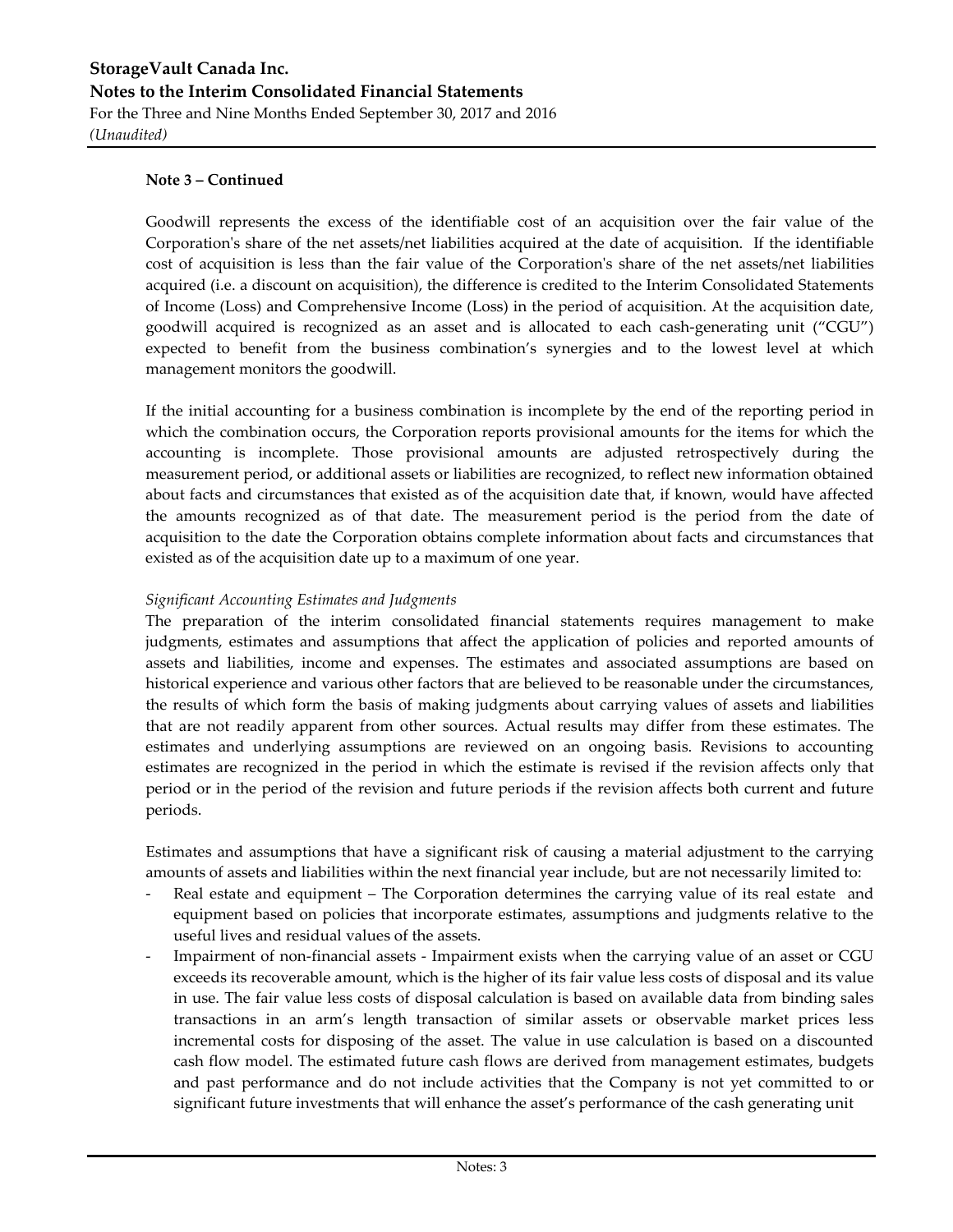being tested. The recoverable amount is sensitive to the discount rate used for the discounted cash flow model as well as the expected future cash flows and the growth rate used for extrapolation purposes.

- Purchase price allocations Estimates are made in determining the fair value of assets and liabilities, including the valuation of separately identifiable intangibles acquired as part of a business combination. These estimates may be further based on management's best assessment of the related inputs used in valuation models, such as future cash flows and discount rates.
- Bad debts The Corporation estimates potential bad debts based on an analysis of historical collection activity and specific identification of overdue accounts. Actual bad debts may differ from estimates made.
- Income taxes Income taxes are subject to measurement uncertainty due to the possibility of changes in tax legislation or changes in the characterization of income sources.
- Stock based compensation Compensation costs accrued for stock based compensation plans are subject to the estimation of the ultimate payout using pricing models such as the Black-Scholes model which is based on significant assumptions such as volatility, dividend yield and expected term.

Management judgments that may affect reported amounts of assets and liabilities, income and expenses include but are not necessarily limited to:

- For the purpose of assessing impairment of tangible and intangible assets, assets are grouped at the lowest level of separately identified cash inflows which make up the CGU. Determination of what constitutes a CGU is subject to management judgment. The asset composition of the CGU can directly impact the recoverability of the assets included within the CGU.
- The determination of which entities require consolidation is subject to management judgment regarding levels of control, assumptions of risk and other factors that may ultimately include or exclude an entity from the classification of a subsidiary or other entity requiring consolidation.
- For the purpose of recording asset acquisitions, management must exercise judgment to determine if the acquisition meets the definition of a business. Such determination may affect the recorded amounts of specific assets and liabilities, goodwill and/or transaction costs.

#### *Cash and Short Term Deposits*

Cash and short term deposits on the Interim Consolidated Statements of Financial Position are comprised of cash at bank and on hand, and short term, highly liquid deposits with an original maturity of 3 months or less. For the purpose of the Interim Consolidated Statements of Cash Flows, cash and short term deposits are defined as above, net of outstanding bank overdrafts, except where no right of set-off exists.

#### *Real Estate and Equipment*

Real Estate and Equipment are stated at historical cost less accumulated depreciation and any impairment in value. Historical cost includes expenditures that are directly attributable to the acquisition of the items. Subsequent costs are included in the asset's carrying amount or recognized as a separate asset, as appropriate, only when it is probable that future economic benefits associated with the item will flow to the Corporation and the cost of the item can be measured reliably. The carrying amount of the replaced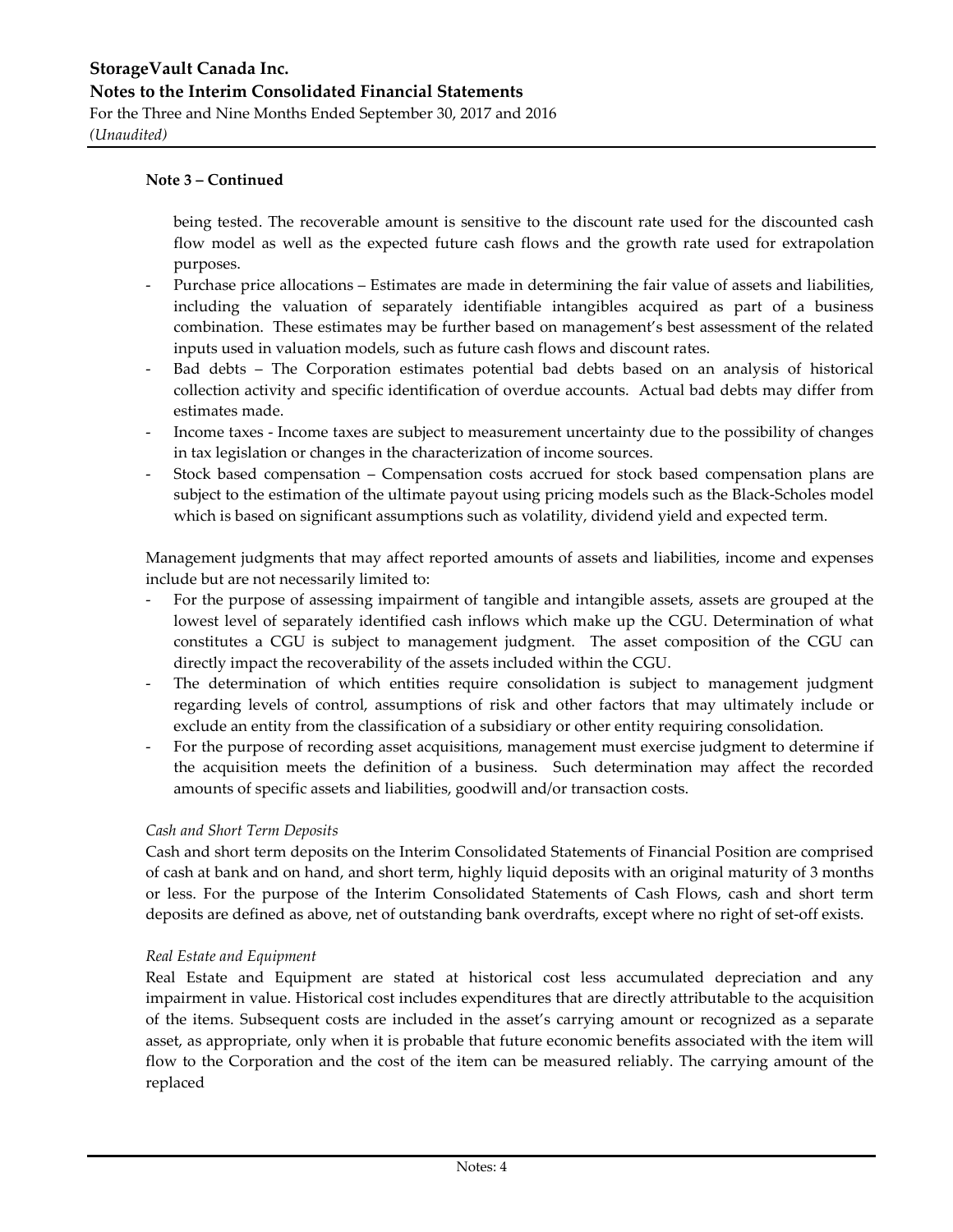part is derecognized. All other repairs and maintenance are charged to the Interim Consolidated Statements of Income (Loss) and Comprehensive Income (Loss) during the financial period in which they are incurred. Once an asset is available for use in the location and condition intended by management, it is depreciated to its residual value using the appropriate depreciation rate set forth by management. Land is not depreciated.

Depreciation is calculated using the declining balance method to depreciate the cost of real estate and equipment to their residual values over their estimated useful lives, as follows:

| Land, Yards, Buildings & Improvements - | <b>Buildings</b>             | 4%               |
|-----------------------------------------|------------------------------|------------------|
|                                         | Leasehold improvements       | 20%              |
|                                         | Business operating equipment | 10%              |
|                                         | Fences and parking lots      | 8%               |
| Storage Containers –                    | Storage containers           | 10%              |
| Vehicles -                              | Vehicles                     | $30\%$ to $40\%$ |
|                                         | Truck decks and cranes       | 20%              |
| Office and Computer Equipment -         | Furniture and equipment      | 20%              |
|                                         | Computer equipment           | 45%              |

The residual value and useful lives of real estate and equipment are reviewed, and adjusted if appropriate, at each Interim Consolidated Statement of Financial Position date. An asset's carrying value is written down to its recoverable amount if the asset's carrying amount is greater than its estimated recoverable amount. These impairment losses are recognized in the Interim Consolidated Statements of Income (Loss) and Comprehensive Income (Loss). Following the recognition of an impairment loss, the depreciation charge applicable to the asset is adjusted prospectively in order to systematically allocate the revised carrying amount, net of any residual value, over the remaining useful life.

#### *Goodwill and Other Intangible Assets*

Goodwill represents the excess of the cost of an acquisition over the fair value of the identifiable assets and liabilities acquired at the date of acquisition. Goodwill is carried at cost less accumulated impairment losses. Goodwill is reviewed for impairment at least annually by assessing the recoverable amount of each CGU to which the goodwill relates. The recoverable amount is the higher of fair value less costs of disposal, and value in use. When the recoverable amount of the CGU is less than the carrying amount, an impairment loss is recognized. Any impairment is recognized immediately in the Interim Consolidated Statements of Income (Loss) and Comprehensive Income (Loss) and is not subsequently reversed.

Other intangible assets are carried at cost less accumulated amortization and accumulated impairment losses. Amortization begins when an asset is available for use and is calculated on a straight-line basis to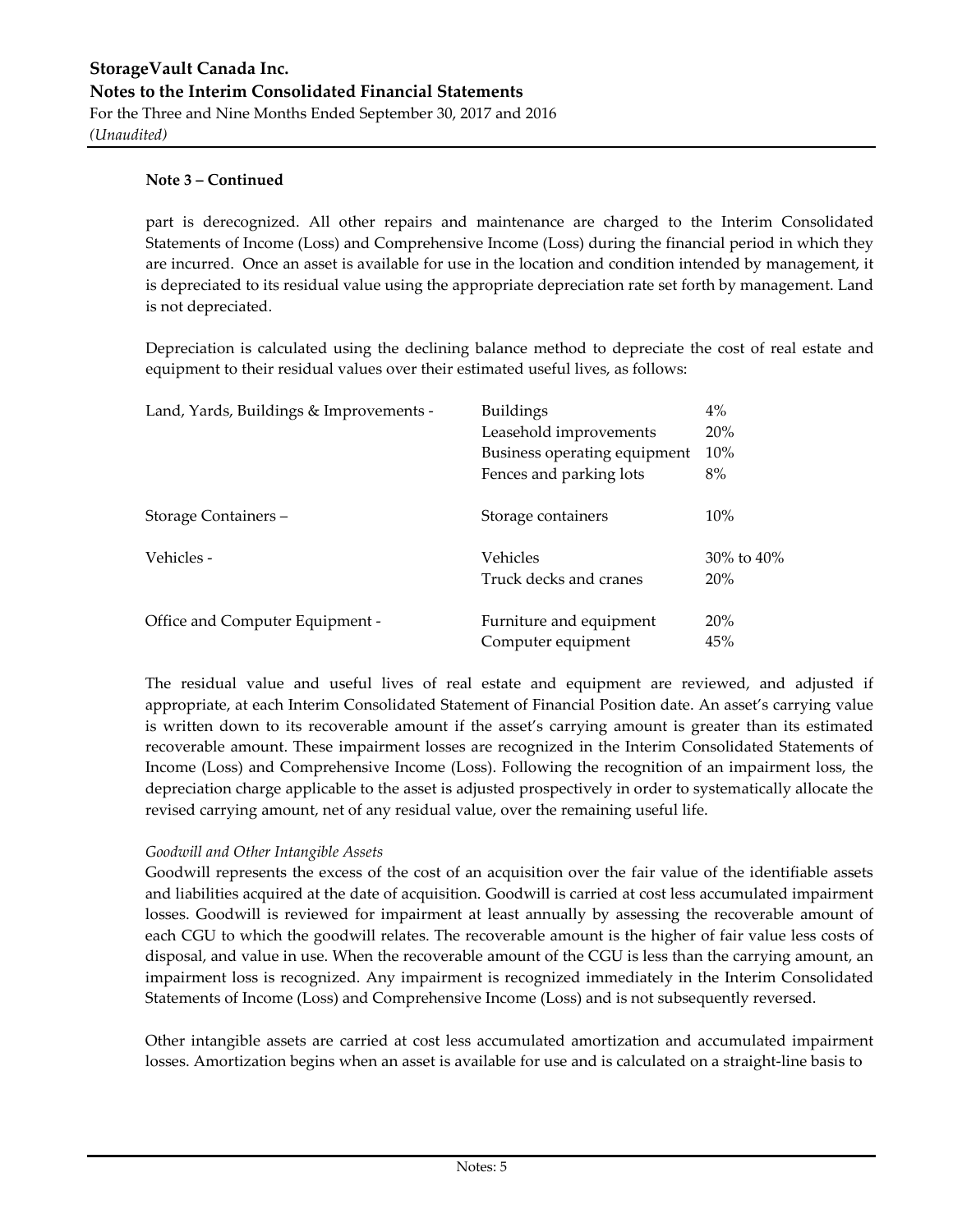allocate the cost of assets over their estimated useful lives as follows: Franchise Agreements - 10 years; Tenant Relationships – 22 to 48 months; Website Development Costs – 12 months.

#### *Leases*

A lease is defined as an agreement whereby the lessor conveys to the lessee, in return for a payment or a series of payments, the right to use a specific asset for an agreed period of time. Where the Corporation is a lessee and has substantially all the risks and rewards of ownership of an asset, the arrangement is considered a finance lease. Assets held under a finance lease are recognized as assets of the Corporation within real estate and equipment at the inception of the lease at the lower of fair value and the present value of the minimum lease payments. Assets held under finance leases are amortized on a basis consistent with similar owned assets. Payments made under finance leases are apportioned between capital repayments and interest expense charged to the Interim Consolidated Statements of Income (Loss) and Comprehensive Income (Loss). Other leases where the Corporation is a lessee are treated as operating leases. Payments made under operating leases are recognized in the Interim Consolidated Statements of Income (Loss) and Comprehensive Income (Loss) on a straight-line basis over the term of the lease.

#### *Income Taxes*

Income tax is comprised of current tax and deferred tax. Income tax is recognized in the Interim Consolidated Statements of Income (Loss) and Comprehensive Income (Loss) except to the extent that it relates to items recognized directly in equity, in which case it is recognized in equity.

Current tax is the tax expected to be payable on the taxable income for the year, using tax rates enacted or substantively enacted at the reporting date, and any adjustment to tax payable in respect of previous years.

Deferred tax is recognized using the liability method, providing for temporary differences between the carrying amounts of assets and liabilities for financial reporting purposes and the amounts used for taxation purposes. Deferred tax is not recognized on the initial recognition of assets or liabilities in a transaction that is not a business combination. In addition, deferred tax is not recognized for taxable temporary differences arising on the initial recognition of goodwill. Deferred tax is measured at the tax rates that are expected to be applied to temporary differences when they reverse, based on the laws that have been enacted or substantively enacted by the reporting date. Deferred tax assets and liabilities are offset if there is a legally enforceable right to offset, and they relate to income taxes levied by the same tax authority on the same taxable entity, or on different tax entities, but they intend to settle current tax liabilities and assets on a net basis or their tax assets and liabilities will be realized simultaneously.

A deferred tax asset is recognized to the extent that it is probable that future taxable profits will be available against which the temporary difference can be utilized. Deferred tax assets are reviewed at each reporting date and are reduced to the extent that it is no longer probable that the related tax benefit will be realized.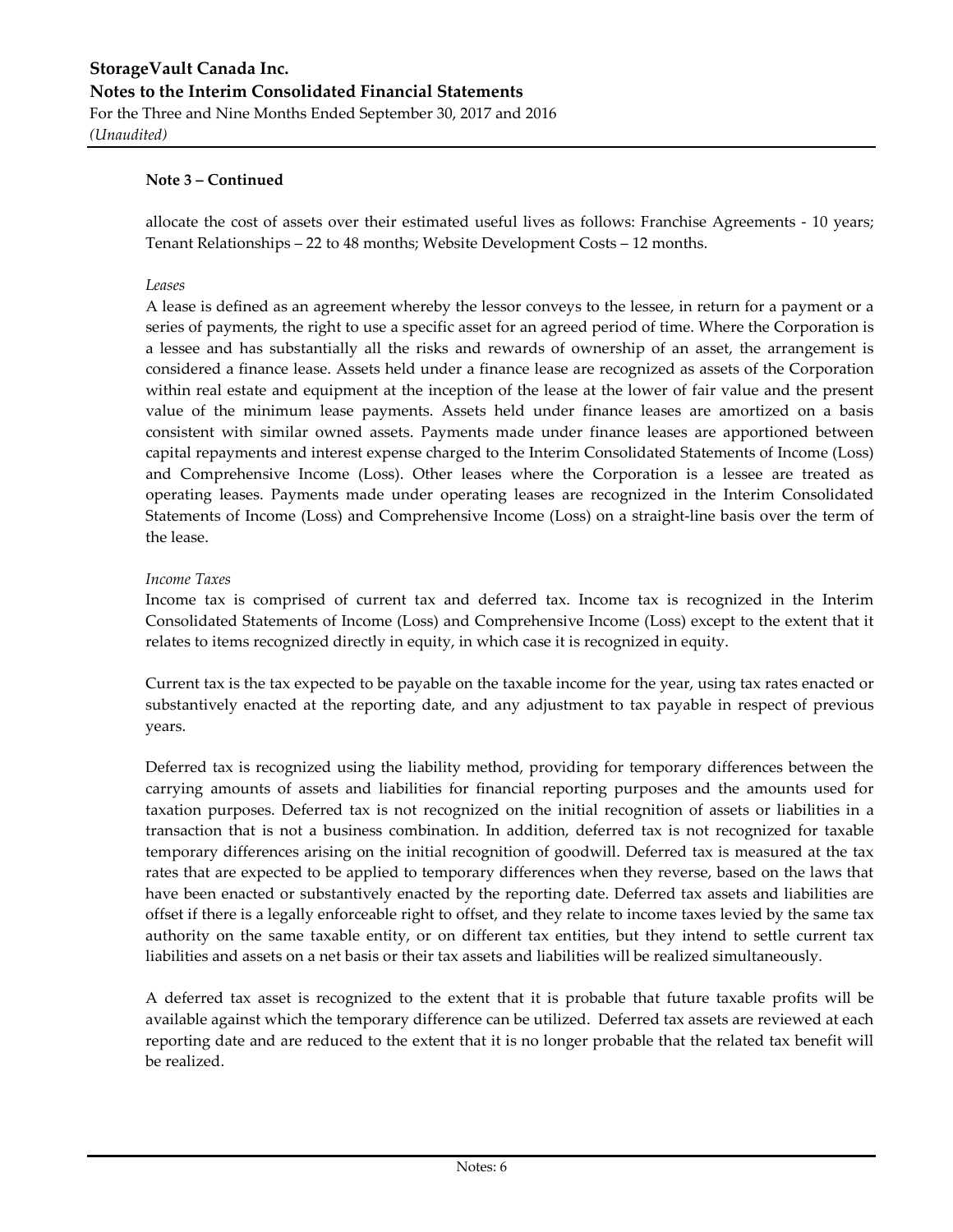*(Unaudited)*

#### **Note 3 – Continued**

#### *Stock Based Compensation*

The fair value of stock options issued to directors, officers and consultants under the Corporation's stock option plan is estimated at the date of issue using the Black-Scholes option pricing model, and charged to Interim Consolidated Statement of Income (Loss) and Comprehensive Income (Loss) and contributed surplus. Each tranche in an award is considered a separate award with its own vesting period and grant date fair value. Upon the exercise of options, the cash consideration received and the fair value of the option previously credited to contributed surplus are credited to share capital.

The fair value of options issued to advisors in conjunction with financing transactions is estimated at the date of issue using the fair value of the goods and services received first, if determinable, then by the Black-Scholes option pricing model, and charged to share capital and contributed surplus over the vesting period. Upon the exercise of agent options, the cash consideration received and the fair value of the option previously credited to contributed surplus are credited to share capital.

Where stock options are cancelled, it is treated as if the stock options had vested on the date of cancellation and any expense not yet recognized for the award is recognized immediately. However, if a new option is substituted for the cancelled option and is designated as a replacement option on the date that it is granted, the cancelled and the new options are treated as if they were a modification of the original option.

Option pricing models require the input of highly subjective assumptions, including the expected price volatility. Changes in these assumptions can materially affect the fair value estimate and, therefore, the existing models do not necessarily provide a reliable single measure of the fair value of the Corporation's share purchase options. Forfeitures are estimated for each reporting period and adjusted as required to reflect actual forfeitures that have occurred in the period.

#### *Income (Loss) per Share*

Basic income (loss) per common share is computed by dividing the net income (loss) by the weighted average number of common shares outstanding during the period. Diluted net income (loss) per share is calculated by dividing the net earnings by the weighted average number of shares outstanding as adjusted for the potential dilution that would occur if outstanding stock options, subordinated debentures, preferred shares or other potentially dilutive financial instruments were exercised or converted to common shares. The weighted average number of diluted shares is calculated in accordance with the treasury stock method. The treasury stock method assumes that the proceeds received from the exercise of all potentially dilutive instruments are used to repurchase common shares at the average market price.

#### *Share Capital*

Ordinary shares are classified as equity. Incremental costs directly attributable to the issue of shares are shown in equity as a deduction from the proceeds received.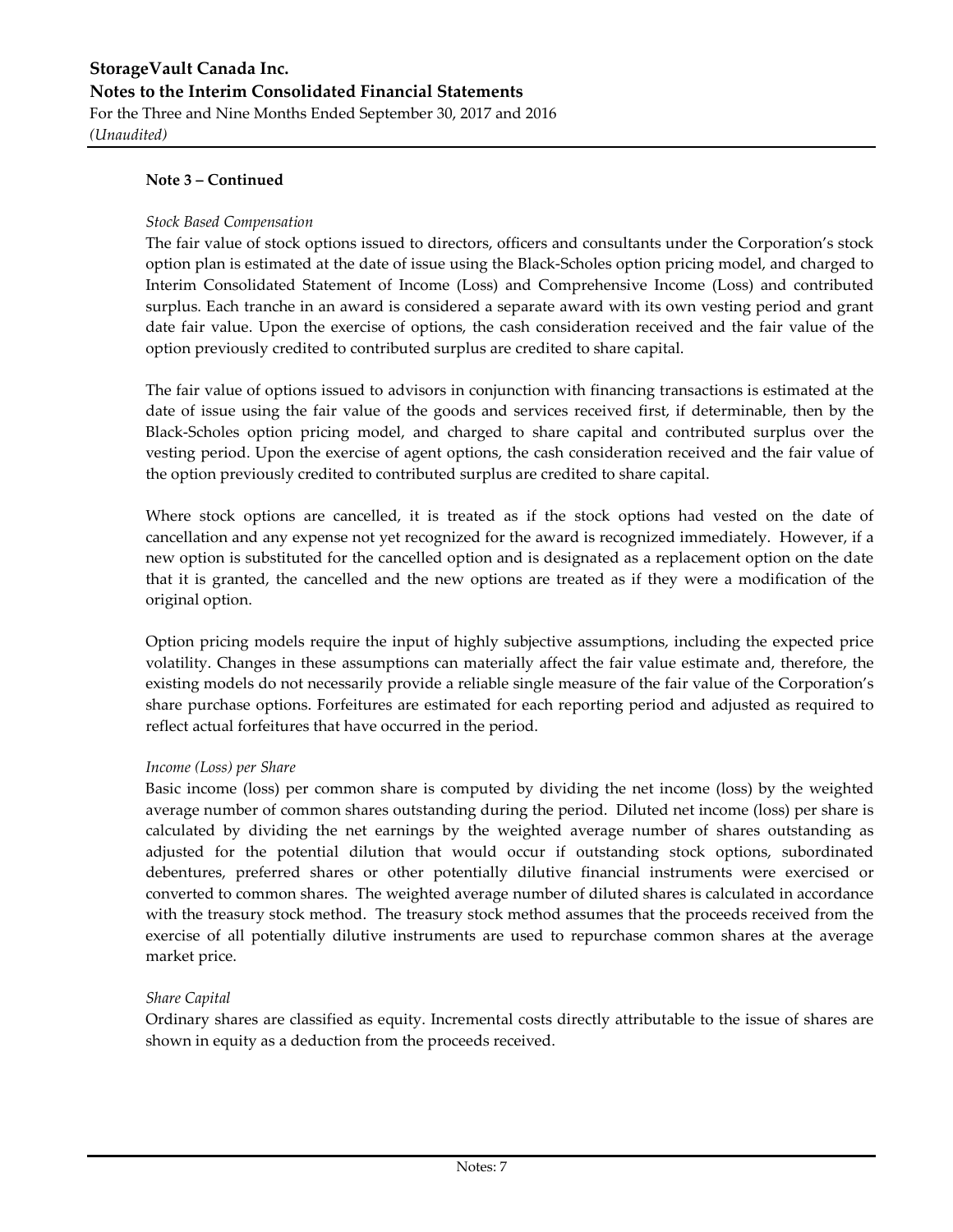*(Unaudited)*

#### **Note 3 – Continued**

#### *Segment Reporting*

An operating segment is a component of the Corporation that engages in business activities from which it may earn revenues and incur expenses. All operating segments' operating results are reviewed regularly by the Corporation's CEO and/or CFO in order to make decisions regarding the allocation of resources to the segment. Segment results include items directly attributable to a segment as well as those that can be allocated on a reasonable basis.

#### *Financial Instruments*

Financial assets can be classified as "fair value through profit or loss" ("FVTPL"), "loans and receivables", "available-for-sale" or "held-to-maturity". Financial liabilities can be classified as FVTPL or "other financial liabilities".

All financial instruments are initially measured at fair value plus transaction costs on initial recognition of the instrument with the exception of financial instruments classified at FVTPL, which are measured at fair value and any associated transaction costs are expensed as incurred.

Financial assets and liabilities are offset and the net amount is presented in the Consolidated Statements of Financial Position when, and only when, the Corporation has a legal right to offset the amounts and intends either to settle on a net basis or to realize the asset and settle the liability simultaneously.

The effective interest method is used for financial instruments measured at amortized cost and allocates interest over the relevant period. The effective interest rate is the rate that discounts estimated future cash flows (including all fees paid or received that form an integral part of the effective interest rate, transaction costs and other premiums and discounts) through the expected life of the instrument, to the net carrying amount on initial recognition.

#### Financial assets at FVTPL

Financial assets are classified as FVTPL when acquired principally for the purpose of trading, if so designated by management, or if they are derivative assets. Financial assets classified as FVTPL are measured at fair value, with changes recognized in the Interim Consolidated Statements of Income (Loss) and Comprehensive Income (Loss).

The Corporation's FVTPL assets consist of cash and short term deposits.

#### Loans and receivables

Financial assets that have fixed or determinable payments that are not quoted in an active market are classified as loans and receivables. Subsequent to initial recognition, loans and receivables are measured at amortized cost using the effective interest method, less any impairment losses.

The Corporation's loans and receivables consist of accounts receivable.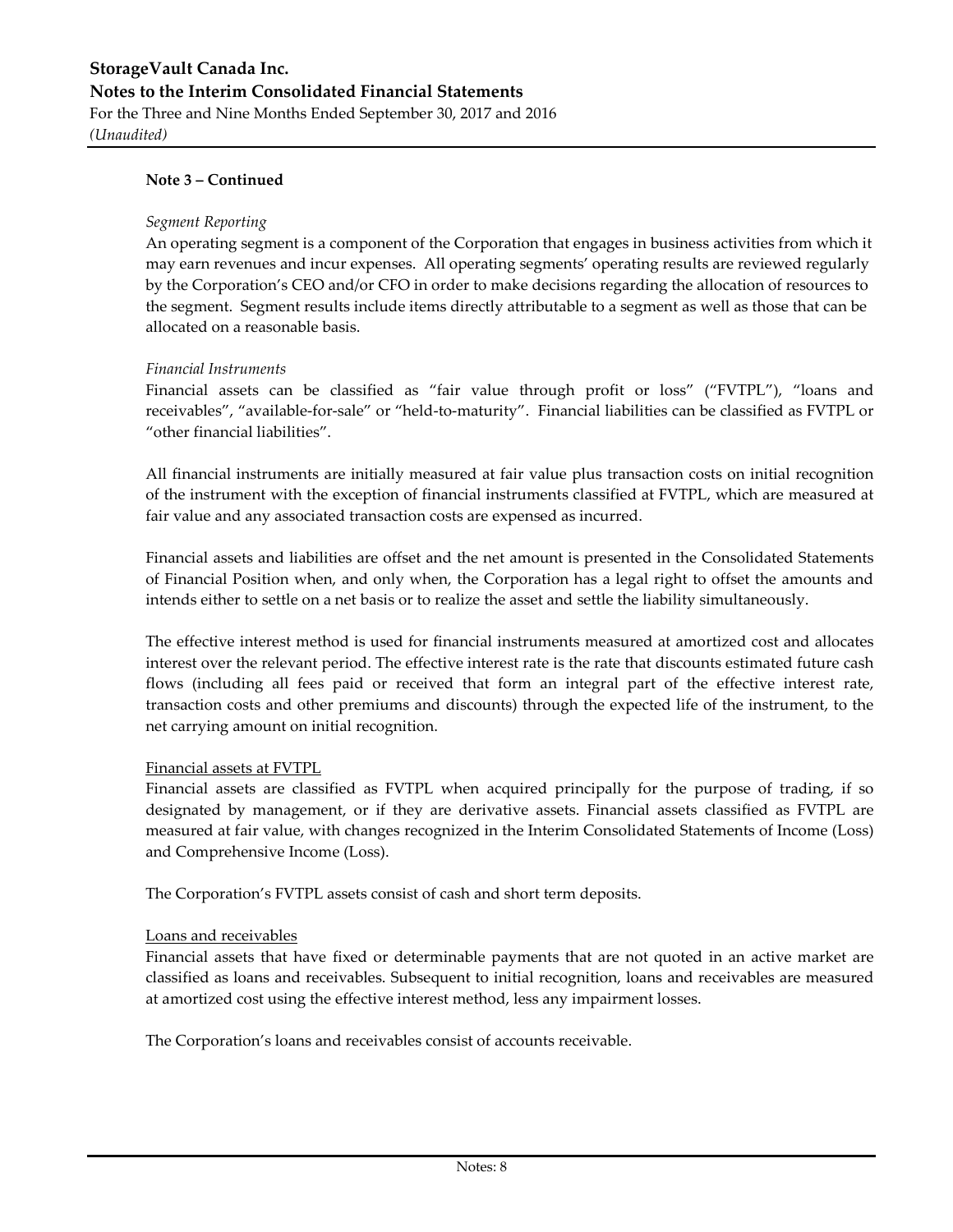*(Unaudited)*

#### **Note 3 – Continued**

#### Available-for-sale financial assets

Available-for-sale-financial assets are non-derivative financial assets that are designated as available-forsale and that are not classified in any other category. Subsequent to initial recognition, they are measured at fair value and changes therein, other than impairment losses, are recognized in other comprehensive income and presented within equity in the fair value reserve. When an available-for-sale financial asset is derecognized, the cumulative gain or loss in other comprehensive income is transferred to the Interim Consolidated Statements of Income (Loss) and Comprehensive Income (Loss).

The Corporation currently has no assets which are designated as available-for-sale.

#### Held-to-maturity financial assets

If the Corporation has the positive intent and ability to hold certain financial assets to maturity, then such financial assets are classified as held-to-maturity. Subsequent to initial recognition they are measured at amortized cost using the effective interest method, less any impairment losses.

The Corporation currently has no assets which are designated as held-to-maturity.

#### Financial liabilities at FVTPL

Financial liabilities are classified as FVTPL if they are designated as such by management, or they are derivatives. Financial liabilities classified as FVTPL are measured at fair value, with changes recognized in the Interim Consolidated Statements of Income (Loss) and Comprehensive Income (Loss).

The Corporation does not have any financial liabilities at FVTPL.

#### Other financial liabilities

Other financial liabilities are financial liabilities that are not classified as FVTPL. Subsequent to initial recognition, other financial liabilities are measured at amortized cost using the effective interest method.

The Corporation's other financial liabilities consist of accounts payable and accrued liabilities, lines of credit and promissory note, and long term debt.

#### *Future Accounting Pronouncements*

The Corporation has reviewed new and revised accounting pronouncements that have been issued but are not yet effective and determined that the following may have an impact on the Corporation:

#### IFRS 15, "Revenue from contracts with customers"

On May 28, 2014 the IASB issued IFRS 15, "Revenue from contracts with customers". IFRS 15 will replace existing standards and interpretations on revenue recognition. The standard is effective for annual periods beginning on or after January 1, 2018, with early adoption permitted. The standard outlines a single comprehensive model for entities for revenue recognition arising from contracts with customers. The Corporation is still evaluating the impact the adoption of this standard will have on its consolidated financial statements. The Corporation expects to apply the standard with its mandatory effective date.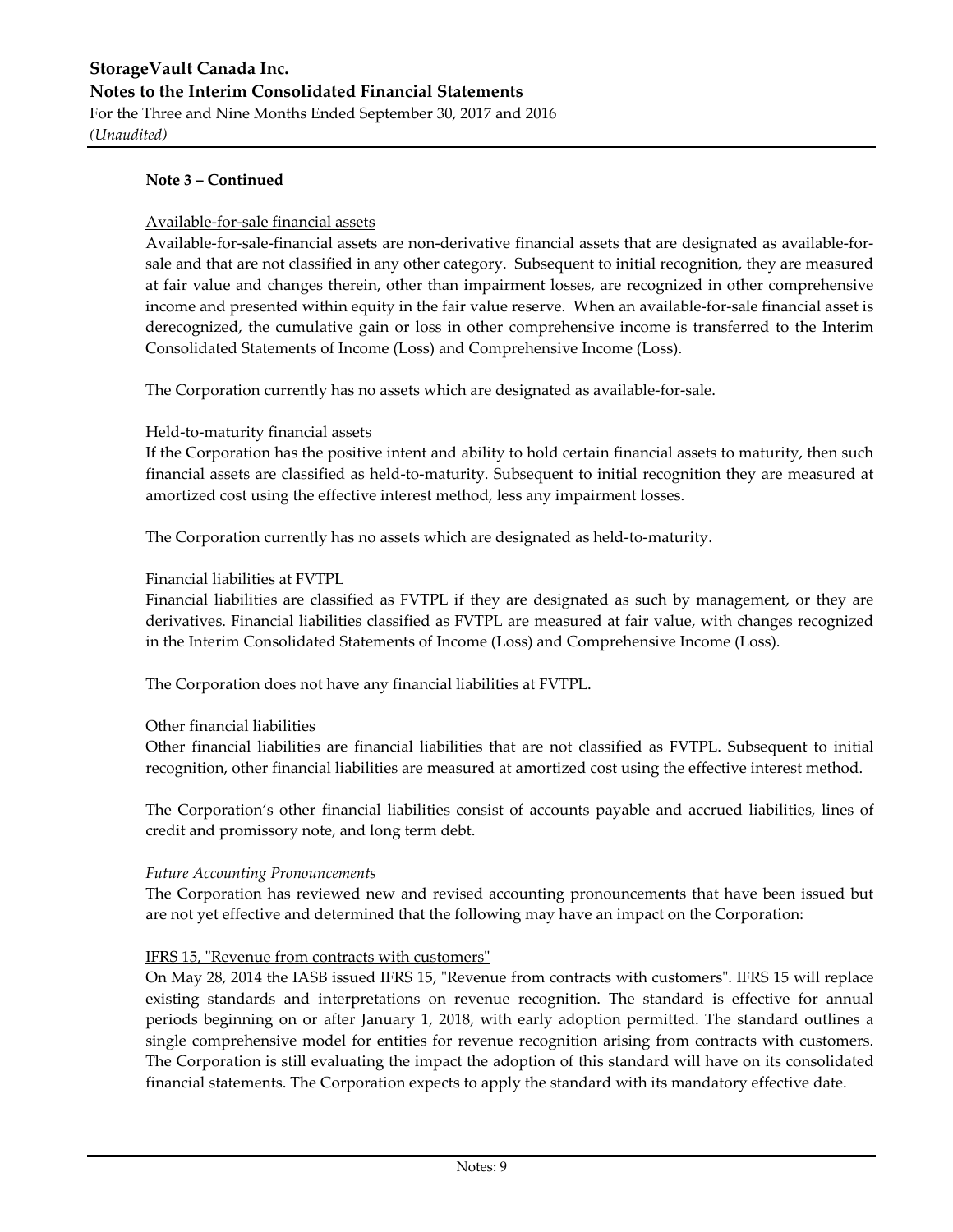*(Unaudited)*

#### **Note 3 – Continued**

#### IFRS 9, "Financial instruments"

On November 12, 2009, the IASB issued IFRS 9, "Financial instruments" ("IFRS 9"), which will replace IAS 39 "Financial Instruments: Recognition and Measurement" ("IAS 39"). The standard is effective for annual periods beginning on or after January 1, 2018, with early adoption permitted. IFRS 9 applies to classification and measurement of financial assets as defined in IAS 39. It uses a single approach to determine whether a financial asset is measured at amortized cost or fair value, replacing the multiple classification options in IAS 39. The Corporation is still evaluating the impact the adoption of this standard will have on its consolidated financial statements. The Corporation expects to apply the standard with its mandatory effective date.

#### IFRS 16, "Leases"

On January 13, 2016, the IASB published a new standard, IFRS 16, "Leases". The new standard brings most leases on-balance sheet for lessees under a single model, eliminating the distinction between operating and finance leases. The standard is effective for annual periods beginning on or after January 1, 2019, with early application permitted but only if the entity is also applying IFRS 15, "Revenue from contracts with customers". Under the new standard, a lessee recognizes a right-of-use asset and a lease liability. The right-of-use asset is treated similarly to other non-financial assets and depreciated accordingly. The liability accrues interest. The Corporation is still evaluating the impact the adoption of this standard will have on its consolidated financial statements. The Corporation expects to apply the standard with its mandatory effective date.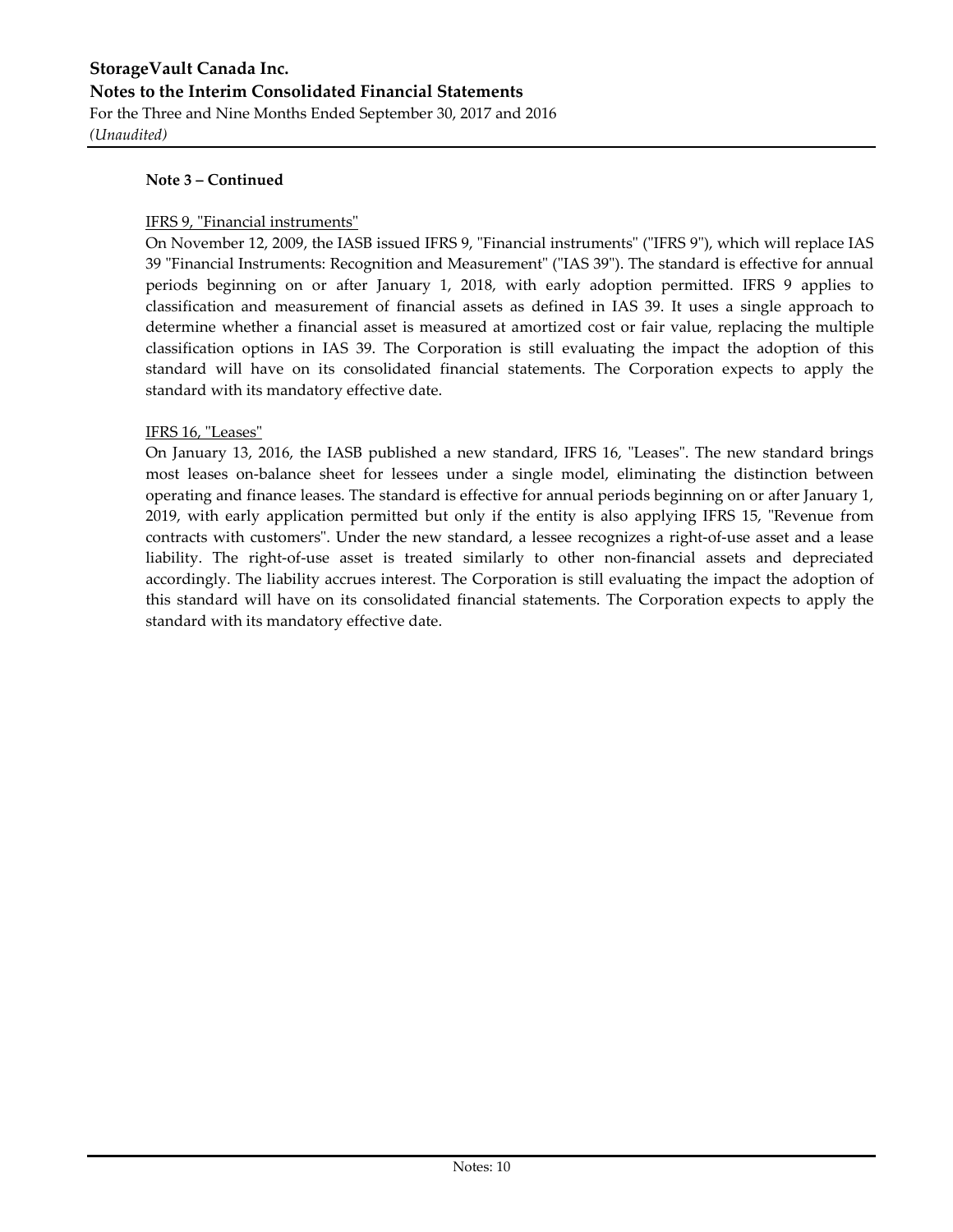#### **4. Acquisitions**

During the nine months ended September 30, 2017, the Corporation completed the below transactions that met the definition of a business under IFRS 3 – Business Combinations. These acquisitions have been accounted for using the acquisition method with the results of the operations being included in the Interim Consolidated Financial Statements of the Corporation since the date of acquisition. At the time the interim consolidated financial statements were authorized for issue, the Corporation had not yet completed the accounting for the acquisitions 1 to 8. In particular, the purchase allocations of the fair values of the assets acquired and consideration paid disclosed below have only been determined provisionally as the valuations have not been finalized. Details of the acquisitions are as follows:

#### Acquisition 1:

On March 21, 2017 the Corporation completed the acquisition of one self storage location for \$7,400,000 (subjected to customary adjustments). The acquisition was an arm's length transaction. The purchase price was paid for by cash on hand.

A summary of the assets and liabilities acquired are as follows:

| 1,507,084<br>Tenant Relationships<br>7,400,000<br>Net Assets Acquired<br>Consideration paid for the net assets acquired was obtained from the following:<br>Cash<br>7,400,000<br>7,400,000<br>Selected information for the acquisition, since its acquisition date:<br>519,083<br>Revenue<br>188,861<br>Operating costs<br>330,222<br>Amortization<br>325,003<br>85,441<br>Interest<br>\$<br>(80, 222)<br>Net income (loss) | Land, Yards, Buildings & Improvements | \$<br>5,892,916 |
|-----------------------------------------------------------------------------------------------------------------------------------------------------------------------------------------------------------------------------------------------------------------------------------------------------------------------------------------------------------------------------------------------------------------------------|---------------------------------------|-----------------|
|                                                                                                                                                                                                                                                                                                                                                                                                                             |                                       |                 |
|                                                                                                                                                                                                                                                                                                                                                                                                                             |                                       |                 |
|                                                                                                                                                                                                                                                                                                                                                                                                                             |                                       |                 |
|                                                                                                                                                                                                                                                                                                                                                                                                                             |                                       |                 |
|                                                                                                                                                                                                                                                                                                                                                                                                                             |                                       |                 |
|                                                                                                                                                                                                                                                                                                                                                                                                                             |                                       |                 |
|                                                                                                                                                                                                                                                                                                                                                                                                                             |                                       |                 |
|                                                                                                                                                                                                                                                                                                                                                                                                                             |                                       |                 |
|                                                                                                                                                                                                                                                                                                                                                                                                                             |                                       |                 |
|                                                                                                                                                                                                                                                                                                                                                                                                                             |                                       |                 |
|                                                                                                                                                                                                                                                                                                                                                                                                                             |                                       |                 |
|                                                                                                                                                                                                                                                                                                                                                                                                                             |                                       |                 |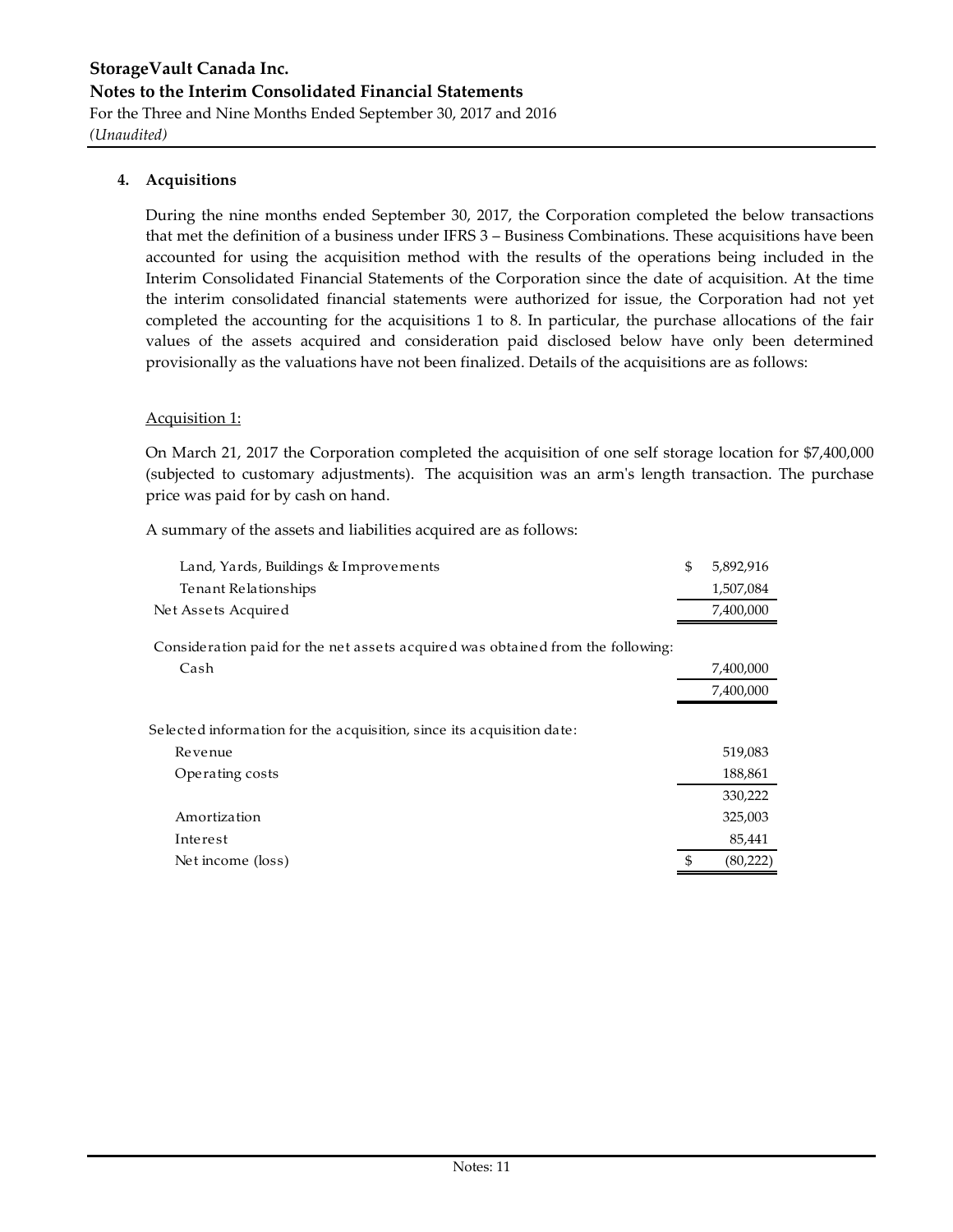#### Acquisition 2:

On March 31, 2017 the Corporation completed the acquisition of one self storage location for \$2,800,000 (subjected to customary adjustments). The acquisition was an arm's length transaction. The purchase price was paid for by advances from long term debt, issuance of common shares and cash on hand.

A summary of the assets and liabilities acquired are as follows:

| Land, Yards, Buildings & Improvements                                           | \$<br>2,190,961 |
|---------------------------------------------------------------------------------|-----------------|
| Tenant Relationships                                                            | 609,039         |
|                                                                                 | 2,800,000       |
| Goodwill                                                                        | 76,470          |
| Net Assets Acquired                                                             | 2,876,470       |
| Consideration paid for the net assets acquired was obtained from the following: |                 |
| Advances from long term debt                                                    | 1,539,488       |
| Issuance of common shares                                                       | 326,470         |
| Cash                                                                            | 1,010,512       |
|                                                                                 | 2,876,470       |
| Selected information for the acquisition, since its acquisition date:           |                 |
| Revenue                                                                         | 153,460         |
| Operating costs                                                                 | 62,203          |
|                                                                                 | 91,257          |
| Amortization                                                                    | 119,978         |
| Interest                                                                        | 21,377          |
| Net income (loss)                                                               | \$<br>(50,098)  |

The goodwill booked on the acquisition has resulted from the difference in the quoted market price of \$2.22 per common share at the acquisition date compared to the price of \$1.70 per common share at the time of the agreement.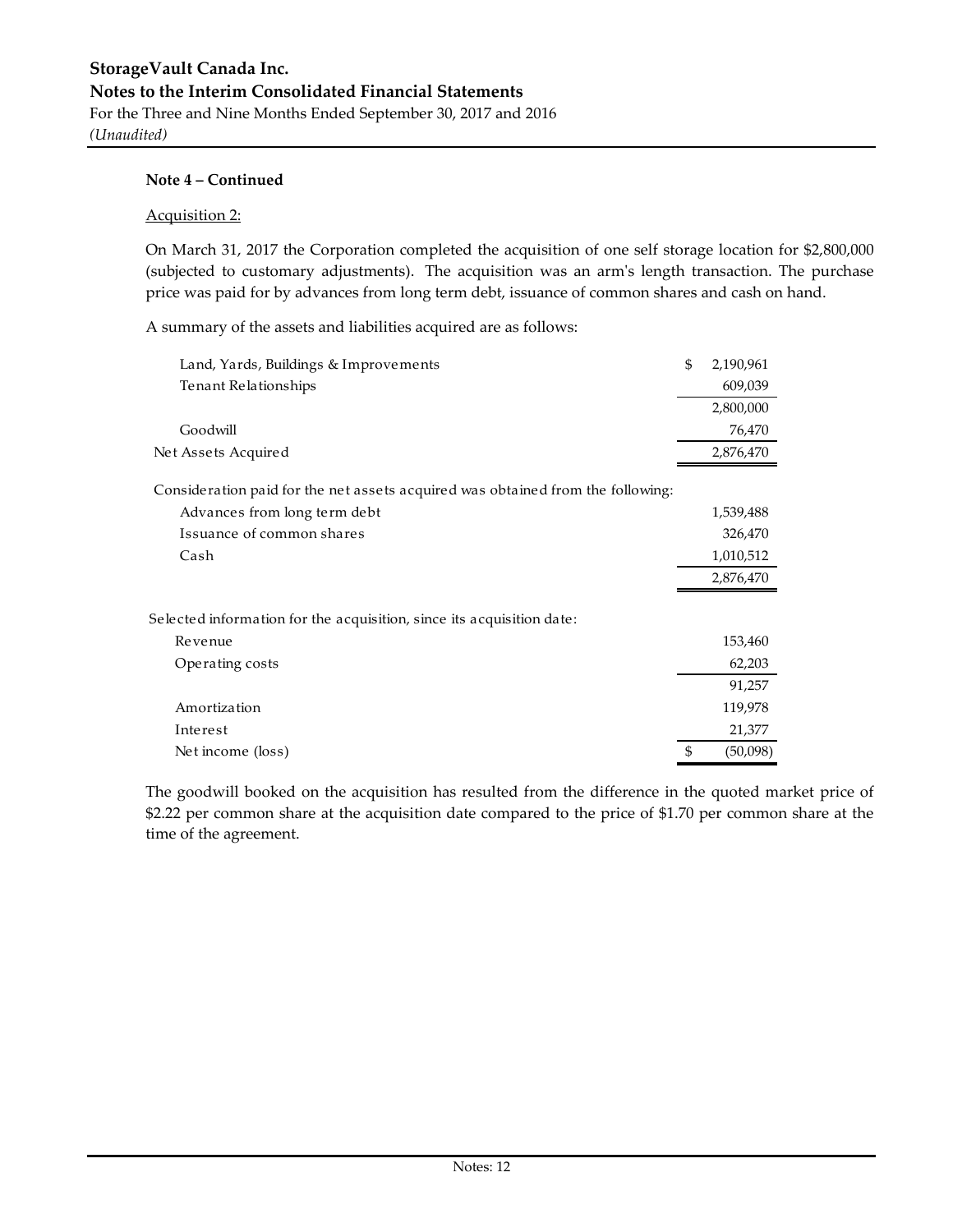*(Unaudited)*

#### **Note 4 – Continued**

#### Acquisition 3:

On March 31, 2017 the Corporation completed the acquisition of five self storage locations for \$22,000,000 (subjected to customary adjustments). The acquisition was an arm's length transaction. The purchase price was paid for by advances from long term debt, issuance of common shares and cash on hand.

A summary of the assets and liabilities acquired are as follows:

| Land, Yards, Buildings & Improvements                                           | \$<br>18,809,012 |
|---------------------------------------------------------------------------------|------------------|
| Tenant Relationships                                                            | 3,190,988        |
|                                                                                 | 22,000,000       |
| Goodwill                                                                        | 1,920,000        |
| Net Assets Acquired                                                             | 23,920,000       |
| Consideration paid for the net assets acquired was obtained from the following: |                  |
| Advances from long term debt                                                    | 12,969,242       |
| Issuance of common shares                                                       | 5,920,000        |
| Cash                                                                            | 5,030,758        |
|                                                                                 | 23,920,000       |
| Selected information for the acquisition, since its acquisition date:           |                  |
| Revenue                                                                         | 975,158          |
| Operating costs                                                                 | 479,705          |
|                                                                                 | 495,453          |
| Amortization                                                                    | 1,065,496        |
| Interest                                                                        | 274,533          |
| Net income (loss)                                                               | \$<br>(844, 576) |

The goodwill booked on the acquisition has resulted from the difference in the quoted market price of \$2.22 per common share at the acquisition date compared to the price of \$1.50 per common share at the time of the agreement.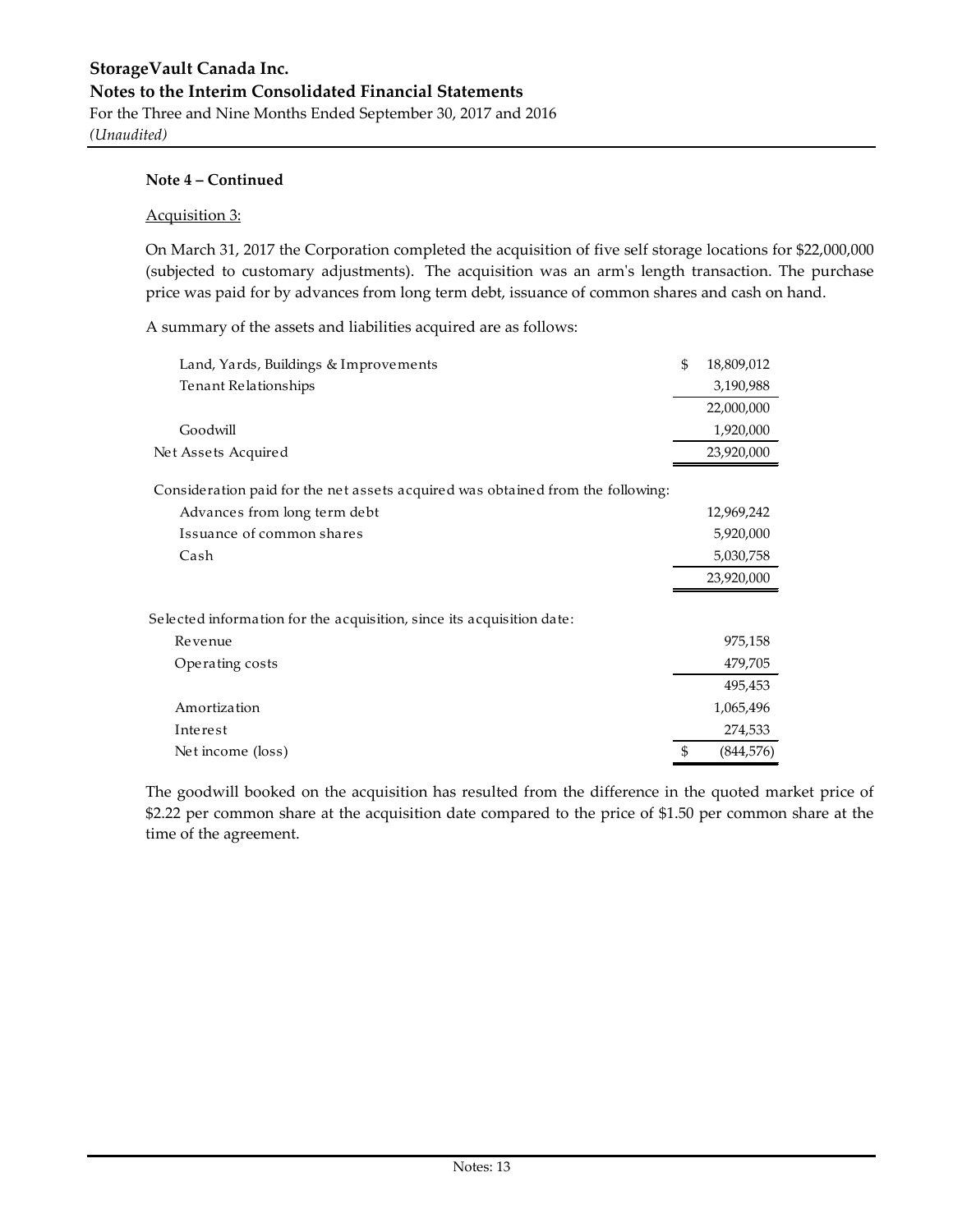#### Acquisition 4:

On March 31, 2017 the Corporation completed an acquisition to internalize management of the Corporation's stores and acquired third party management contracts for over 55 stores for \$16,000,000 (subjected to customary adjustments). The acquisition was a non-arm's length transaction. The purchase price was paid for by the issuance of common shares and a promissory note (Note 7).

A summary of the assets and liabilities acquired are as follows:

| Management Contracts                                                            | \$<br>16,000,000 |
|---------------------------------------------------------------------------------|------------------|
| Goodwill                                                                        | 3,364,706        |
| Net Assets Acquired                                                             | 19,364,706       |
| Consideration paid for the net assets acquired was obtained from the following: |                  |
| Issuance of common shares                                                       | 14,364,706       |
| Promissory note                                                                 | 5,000,000        |
|                                                                                 | 19,364,706       |
| Selected information for the acquisition, since its acquisition date:           |                  |
| Revenue                                                                         | 839,416          |
| Operating costs                                                                 |                  |
| Net income (loss)                                                               | \$<br>839,416    |

The goodwill booked on the acquisition has resulted from the difference in the quoted market price of \$2.22 per common share at the acquisition date compared to the price of \$1.70 per common share at the time of the agreement.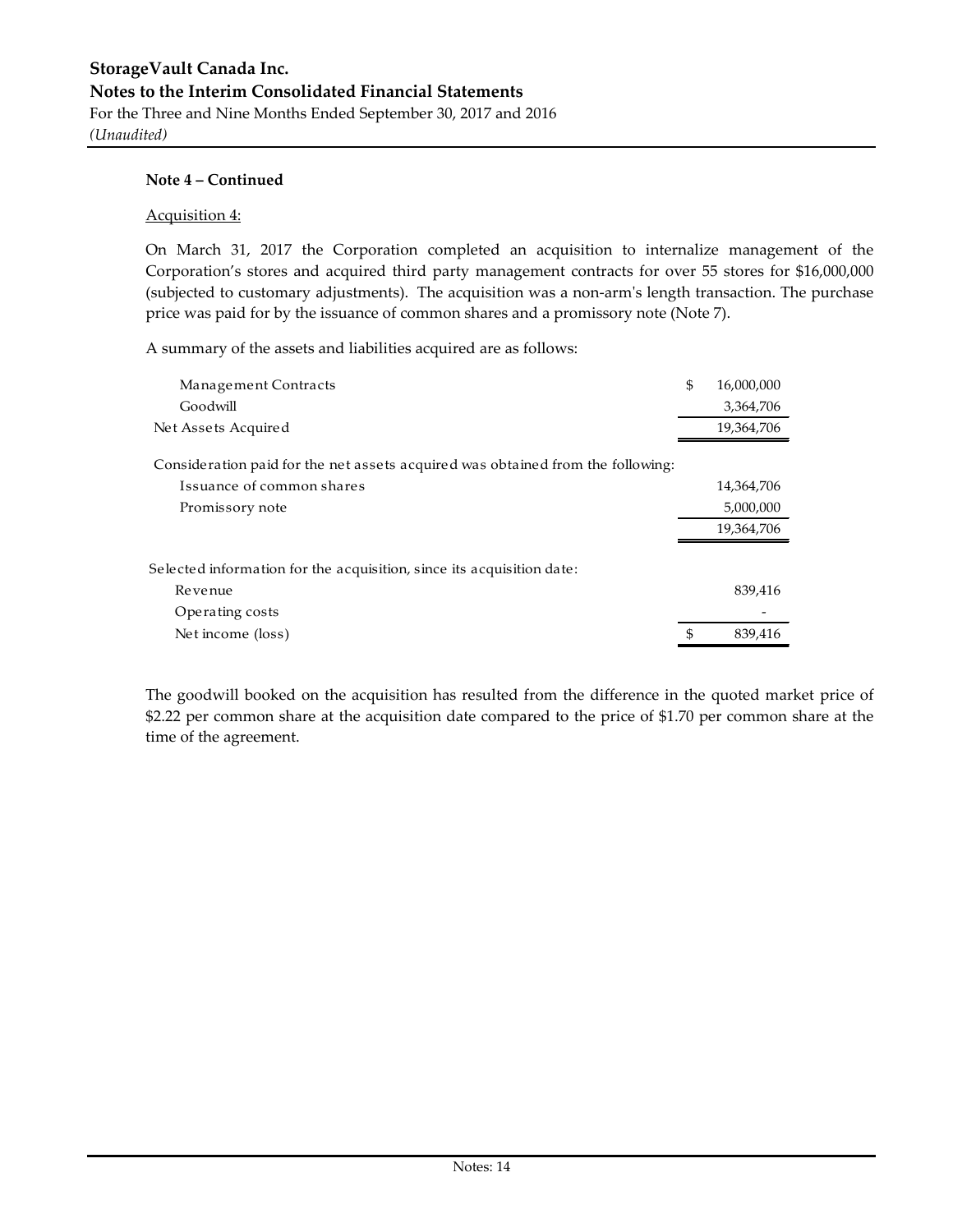*(Unaudited)*

#### **Note 4 – Continued**

#### Acquisition 5:

On June 22, 2017 the Corporation completed the acquisition of one self storage location for \$ 8,000,000 (subjected to customary adjustments). The acquisition was an arm's length transaction. The purchase price was paid for by cash on hand.

A summary of the assets and liabilities acquired are as follows:

| Land, Yards, Buildings & Improvements                                           | $\mathfrak{S}$ | 7,339,387 |
|---------------------------------------------------------------------------------|----------------|-----------|
| Tenant Relationships                                                            |                | 660,613   |
| Net Assets Acquired                                                             |                | 8,000,000 |
| Consideration paid for the net assets acquired was obtained from the following: |                |           |
| Cash                                                                            |                | 8,000,000 |
|                                                                                 |                | 8,000,000 |
| Selected information for the acquisition, since its acquisition date:           |                |           |
| Revenue                                                                         |                | 152,229   |
| Operating costs                                                                 |                | 85,498    |
|                                                                                 |                | 66,731    |
| Amortization                                                                    |                | 139,797   |
| Net income (loss)                                                               | \$             | (73,066)  |
|                                                                                 |                |           |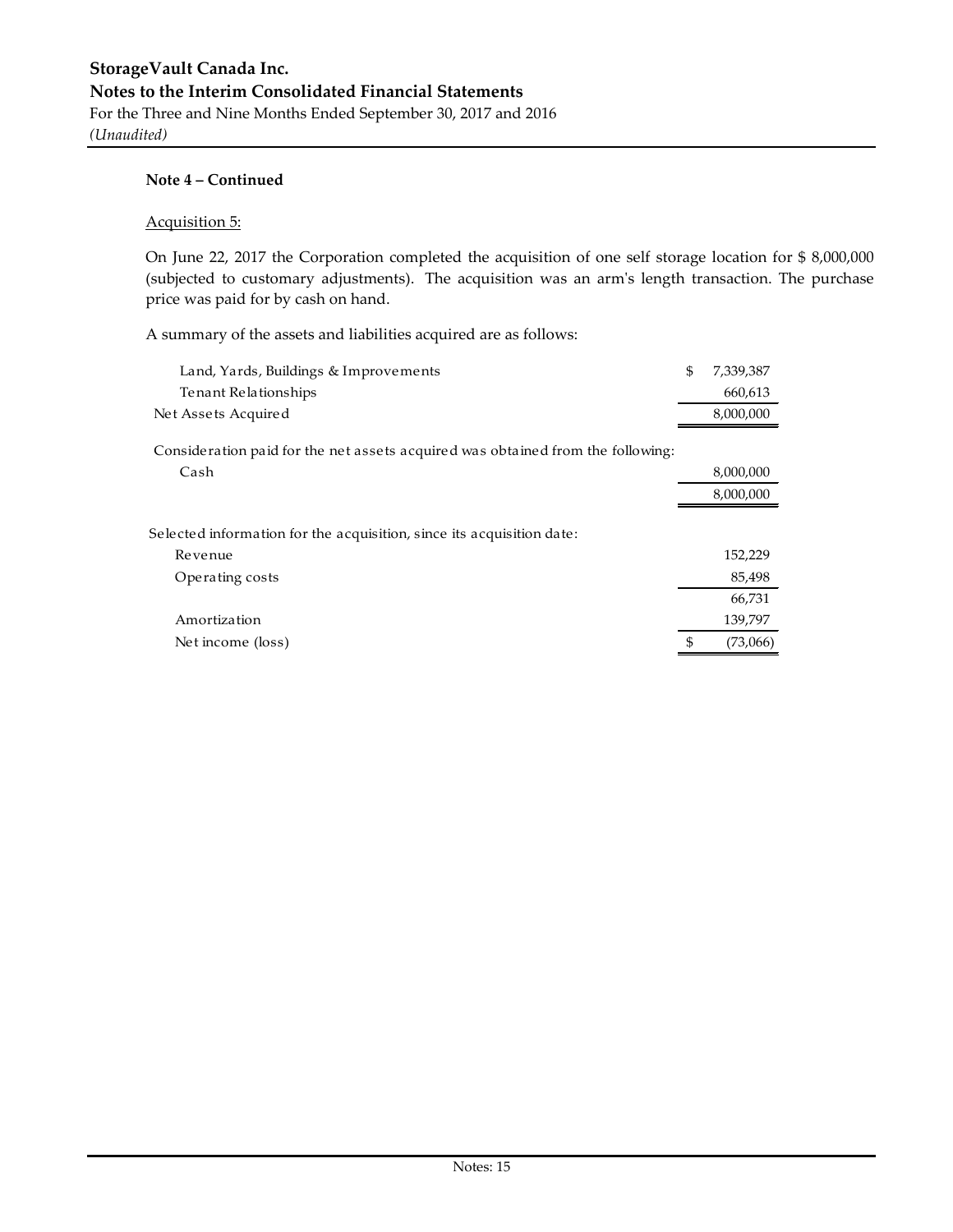#### Acquisition 6:

On July 31, 2017 the Corporation completed a share acquisition of Sentinel Self-Storage Corporation which included twenty-four self storage locations for a stated purchase price of \$396,600,000 less working capital adjustments of \$5,564,213, plus deferred taxes assumed of \$20,144,264, for a total adjusted purchase price of \$411,180,051. The acquisition was an arm's length transaction. The purchase price was paid for by cash, issuance of shares, credit line and mortgage financing.

A summary of the assets and liabilities acquired are as follows:

| Land, Yards, Buildings & Improvements                                           | \$<br>379,733,036 |
|---------------------------------------------------------------------------------|-------------------|
| Tenant Relationships                                                            | 31,447,015        |
|                                                                                 | 411,180,051       |
| Goodwill                                                                        | 7,058,824         |
| Net Assets Acquired                                                             | 418,238,875       |
| Consideration paid for the net assets acquired was obtained from the following: |                   |
| Cash                                                                            | 68,696,460        |
| Assumption of deferred tax liability                                            | 20,144,264        |
| Issuance of common shares                                                       | 27,058,824        |
| Advances from long-term debt                                                    | 302,339,327       |
|                                                                                 | 418,238,875       |
| Selected information for the acquisition, since its acquisition date:           |                   |
| Revenue                                                                         | 5,209,410         |
| Operating costs                                                                 | 1,313,676         |
|                                                                                 | 3,895,734         |
| Amortization                                                                    | 4,013,902         |
| Interest                                                                        | 2,237,747         |
| Net income (loss)                                                               | \$<br>(2,355,915) |

The goodwill booked on the acquisition has resulted from the difference in the quoted market price of \$2.30 per common share at the acquisition date compared to the price of \$1.70 per common share at the time of the agreement.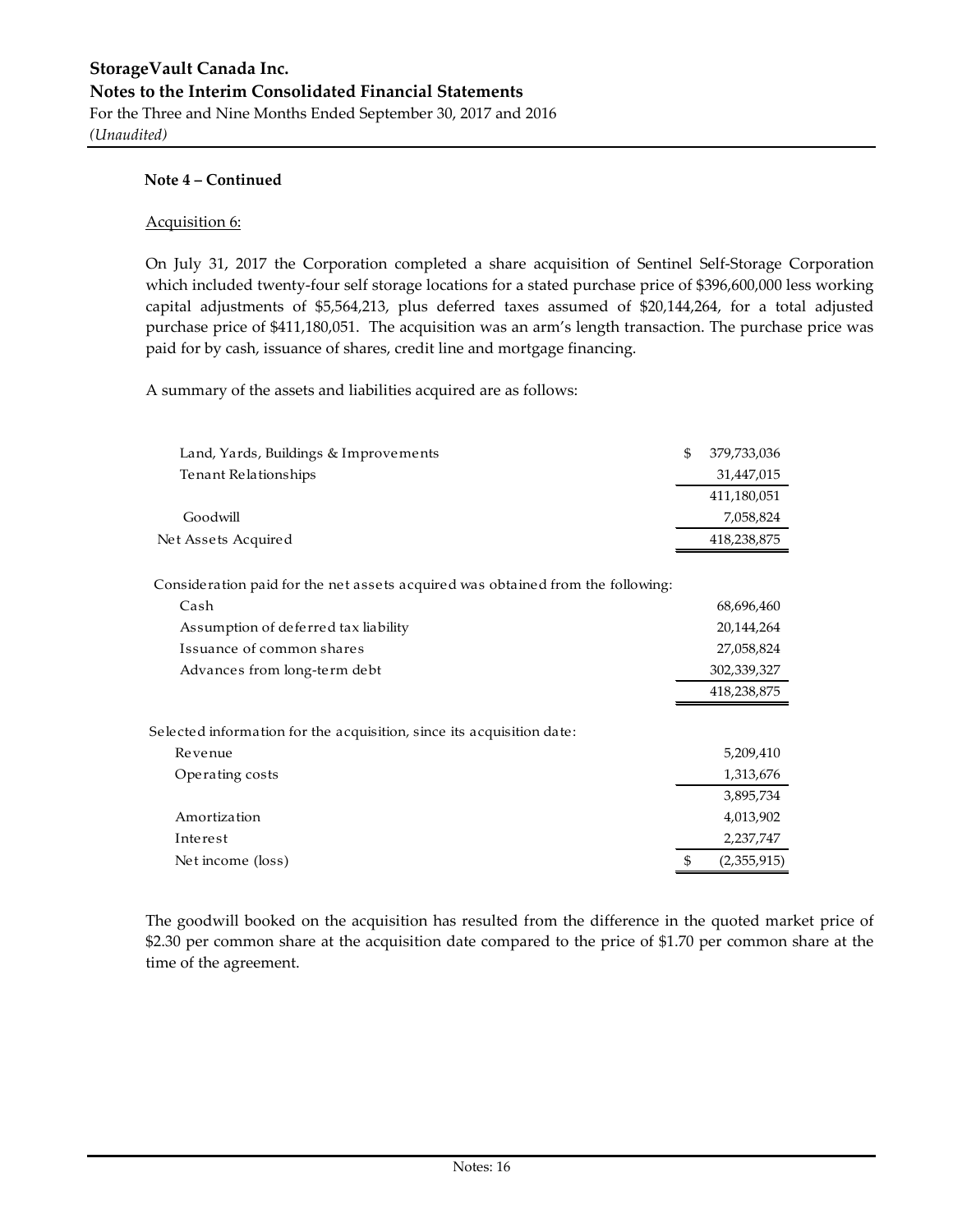#### Acquisition 7:

On August 11, 2017 the Corporation completed the acquisition of six self storage locations for \$34,225,000 (subjected to customary adjustments). The acquisition was a non-arm's length transaction. The purchase price was paid for by the issuance of common shares, long term debt and cash on hand.

A summary of the assets and liabilities acquired are as follows:

| Land, Yards, Buildings & Improvements<br>Tenant Relationships | 29.664.911<br>4.560.089 |
|---------------------------------------------------------------|-------------------------|
| Net Assets Acquired                                           | 34,225,000              |
|                                                               |                         |

| Consideration paid for the net assets acquired was obtained from the following: |            |
|---------------------------------------------------------------------------------|------------|
| Advances from long term debt                                                    | 4,461,565  |
| Issuance of common shares                                                       | 2,000,000  |
| Cash                                                                            | 27,763,435 |
|                                                                                 | 34,225,000 |
| Selected information for the acquisition, since its acquisition date:           |            |
| Revenue                                                                         | 412,135    |
| Operating costs                                                                 | 131,962    |
|                                                                                 | 544,097    |
| Amortization                                                                    | 440,477    |
| Interest                                                                        | 10,758     |
| Net income (loss)                                                               | 92,862     |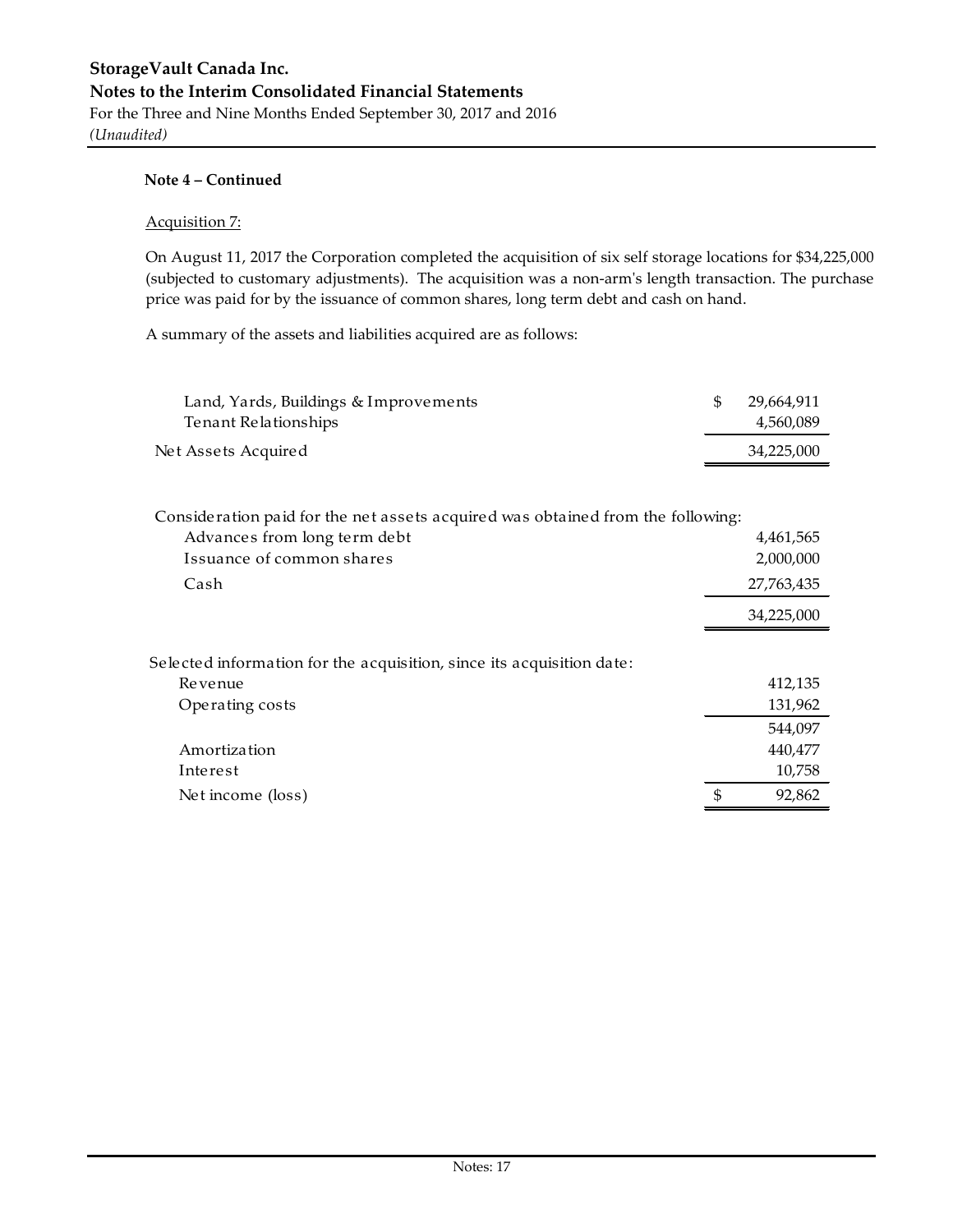*(Unaudited)*

#### **Note 4 – Continued**

#### Acquisition 8:

On August 31, 2017 the Corporation completed the acquisition of one self storage location for \$ 8,600,000 (subjected to customary adjustments). The acquisition was an arm's length transaction paid for by the issuance of common shares and cash on hand.

A summary of the assets and liabilities acquired are as follows:

| Land, Yards, Buildings & Improvements                                           | \$<br>7,740,405 |
|---------------------------------------------------------------------------------|-----------------|
| Tenant Relationships                                                            | 859,595         |
| Net Assets Acquired                                                             | 8,600,000       |
| Consideration paid for the net assets acquired was obtained from the following: |                 |
| Issuance of common shares                                                       | 500,000         |
| Cash                                                                            | 8,100,000       |
|                                                                                 | 8,600,000       |
|                                                                                 |                 |
| Selected information for the acquisition, since its acquisition date:           |                 |
| Revenue                                                                         | 27,064          |
| Operating costs                                                                 | 21,672          |
|                                                                                 | 5,392           |
| Amortization                                                                    | 63,106          |
| Net income (loss)                                                               | (57,714)        |
|                                                                                 |                 |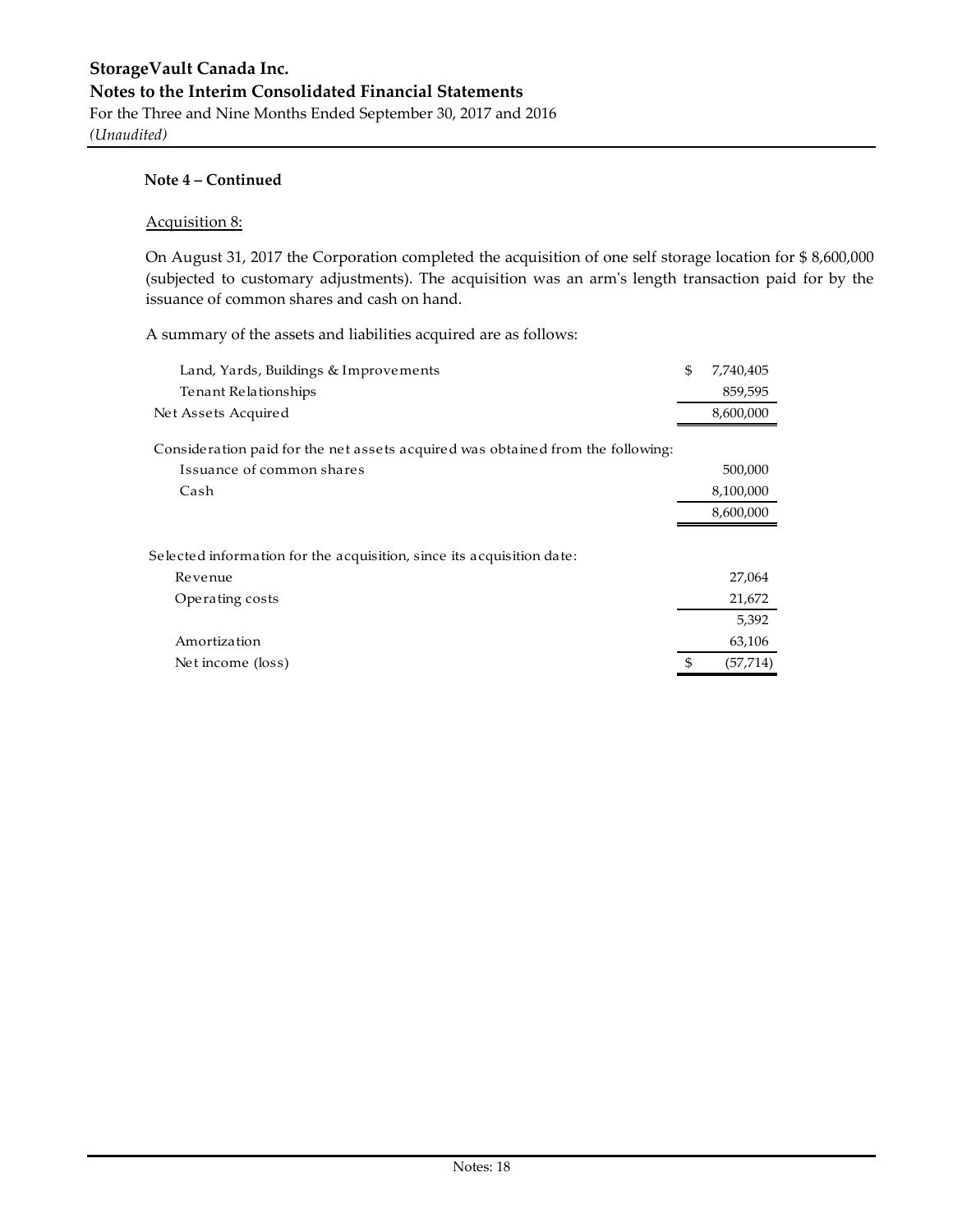**StorageVault Canada Inc. Notes to the Interim Consolidated Financial Statements**

For the Three and Nine Months Ended September 30, 2017 and 2016 *(Unaudited)*

### 5. **Real Estate and Equipment**

|                                 | Land, Yards, |                   | Intangible           | Office &        |           |               |
|---------------------------------|--------------|-------------------|----------------------|-----------------|-----------|---------------|
|                                 | Buildings &  | Storage           | Tenant               | Computer        |           |               |
|                                 | Improvements | <b>Containers</b> | <b>Relationships</b> | <b>Vehicles</b> | Equipment | Total         |
| <b>COST</b>                     |              |                   |                      |                 |           |               |
| December 31, 2015               | 138,559,676  | 10,862,211        | 21,231,859           | 4,571,354       | 795,087   | 176,020,187   |
| Additions                       | 459,618      | 1,905,663         |                      | 420,813         | 166,698   | 2,952,792     |
| Disposals                       | (3,009,383)  | (724, 396)        | (569, 390)           | (450, 207)      | (5,630)   | (4,759,006)   |
| Business acquisitions           | 158,490,067  | 295,000           | 19,376,266           |                 | 225,000   | 178,386,333   |
| December 31, 2016               | 294,499,978  | 12,338,478        | 40,038,735           | 4,541,960       | 1,181,155 | 352,600,306   |
| Additions                       | 1,538,662    | 350,922           |                      | 377,590         | 330,091   | 2,597,265     |
| Disposals                       | (1,657,445)  |                   |                      | (34, 323)       |           | (1,691,768)   |
| Business acquisitions (Note 4)  | 436,560,869  |                   | 41,331,844           |                 | 120,000   | 478,012,713   |
| September 30, 2017              | 730,942,064  | 12,689,400        | 81,370,579           | 4,885,227       | 1,631,246 | 831,518,516   |
|                                 |              |                   |                      |                 |           |               |
| <b>ACCUMULATED DEPRECIATION</b> |              |                   |                      |                 |           |               |
| December 31, 2015               | 5,178,496    | 2,944,204         | 2,404,405            | 1,795,626       | 235,530   | 12,558,261    |
| Depreciation                    | 7,175,565    | 697,484           | 6,711,976            | 920,348         | 149,895   | 15,655,268    |
| Disposals                       | (69, 674)    | (450, 710)        | (221, 159)           | (362, 262)      | (1, 141)  | (1, 104, 946) |
| December 31, 2016               | 12,284,387   | 3,190,978         | 8,895,222            | 2,353,712       | 384,284   | 27,108,583    |
| Depreciation                    | 14,380,875   | 692,191           | 9,665,120            | 539,774         | 170,643   | 25,448,603    |
| Disposals                       | (42, 016)    |                   |                      | (33,097)        |           | (75, 113)     |
| September 30, 2017              | 26,623,246   | 3,883,169         | 18,560,342           | 2,860,389       | 554,927   | 52,482,073    |
|                                 |              |                   |                      |                 |           |               |
| <b>NET BOOK VALUE</b>           |              |                   |                      |                 |           |               |
| December 31, 2016               | 282,215,591  | 9,147,500         | 31,143,513           | 2,188,248       | 796,871   | 325,491,723   |
| September 30, 2017              | 704,318,818  | 8,806,231         | 62,810,237           | 2,024,838       | 1,076,319 | 779,036,443   |

Included in Land, Yards, Buildings & Improvements is Land at a value of \$219,875,664 (December 31, 2016 - \$89,613,407).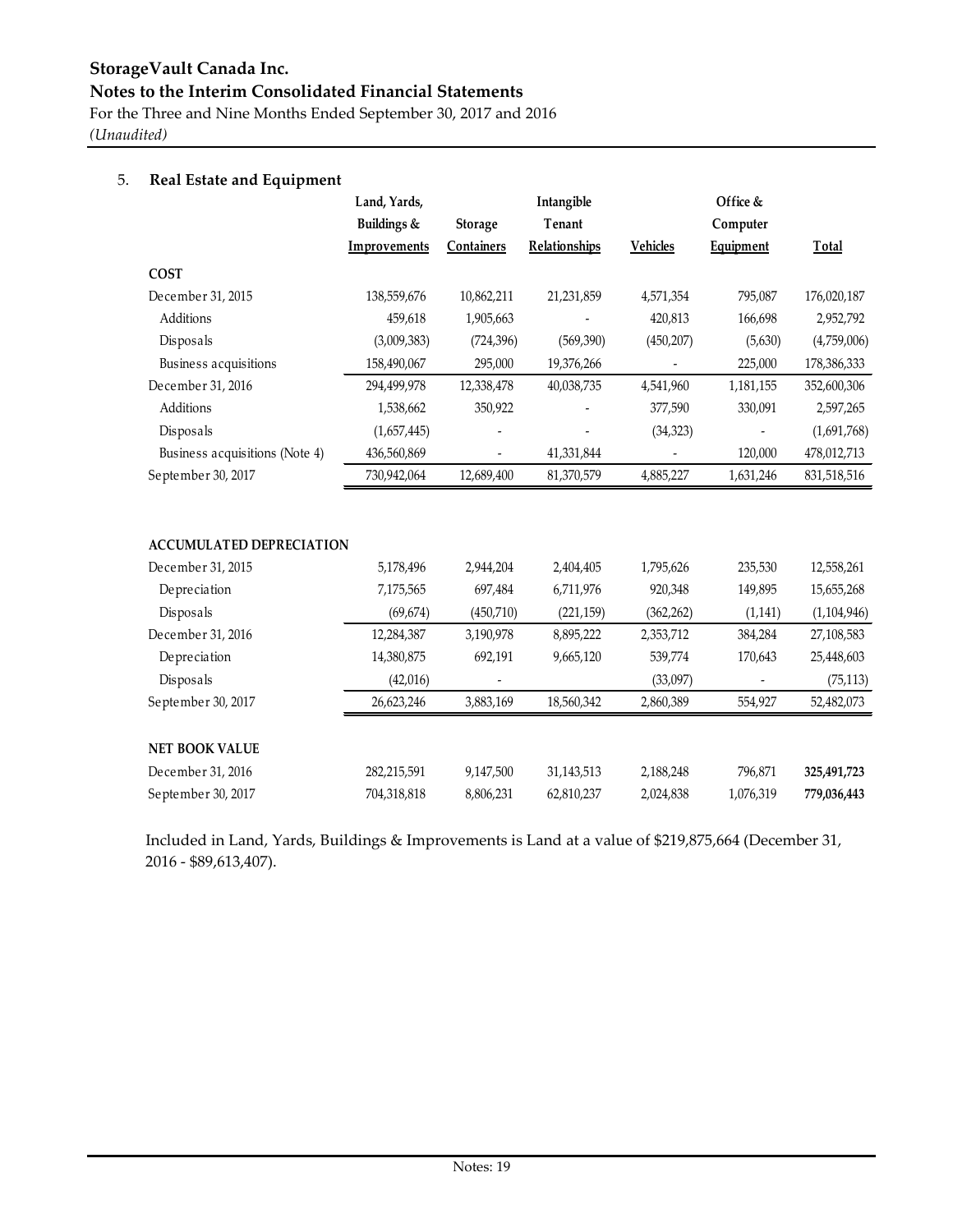## **StorageVault Canada Inc. Notes to the Interim Consolidated Financial Statements**

For the Three and Nine Months Ended September 30, 2017 and 2016 *(Unaudited)*

#### **6. Goodwill and Intangible Assets**

|                                 |                | <b>Other Intangible Assets</b> |                   |             |                |
|---------------------------------|----------------|--------------------------------|-------------------|-------------|----------------|
|                                 |                | Management                     | Franchise         | Website     |                |
|                                 | Goodwill       | Contracts                      | <b>Agreements</b> | Development | <b>Total</b>   |
| <b>COST</b>                     |                |                                |                   |             |                |
| December 31, 2015               | 3,423,490      |                                | 20,000            | 23,172      | 3,466,662      |
| Additions                       | 11,670,454     |                                |                   |             | 11,670,454     |
| Writedown                       | (11,670,454)   |                                |                   |             | (11,670,454)   |
| December 31, 2016               | 3,423,490      |                                | 20,000            | 23,172      | 3,466,662      |
| Additions                       | 1,494,400      | 300,000                        |                   |             | 1,794,400      |
| Business acquisitions (Note 4)  | 12,420,000     | 16,000,000                     |                   |             | 28,420,000     |
| Writedown                       | (12, 420, 000) |                                |                   |             | (12, 420, 000) |
| September 30, 2017              | 4,917,890      | 16,300,000                     | 20,000            | 23,172      | 21,261,062     |
| <b>ACCUMULATED AMORTIZATION</b> |                |                                |                   |             |                |
| December 31, 2015               |                |                                | 16,000            | 23,172      | 39,172         |
| Amortization                    |                |                                | 2,400             |             | 2,400          |
| December 31, 2016               |                |                                | 18,400            | 23,172      | 41,572         |
| Amortization                    |                |                                | 1,600             |             | 1,600          |
| September 30, 2017              |                | $\overline{a}$                 | 20,000            | 23,172      | 43,172         |
|                                 |                |                                |                   |             |                |
| <b>NET BOOK VALUE</b>           |                |                                |                   |             |                |
| December 31, 2016               | 3,423,490      |                                | 1,600             |             | 3,425,090      |
| September 30, 2017              | 4,917,890      | 16,300,000                     |                   |             | 21,217,890     |

The goodwill of \$12,420,000 recognized during the three and nine months ended September 30, 2017 relates to the acquisitions completed during the period (see Note 4). At September 30, 2017, the Company conducted its impairment assessment of the CGU's whose net carrying value included this goodwill. The Corporation used the fair value less costs of disposal method to determine the recoverable amount of the CGUs determined using the provisional fair values of the assets acquired (see Note 4). As the goodwill resulted from the difference in the quoted market price of the common shares at the acquisition date compared to the price of the common shares at the time of the agreement a goodwill adjustment of \$12,420,000 was recorded for the three and nine months ended September 30, 2017.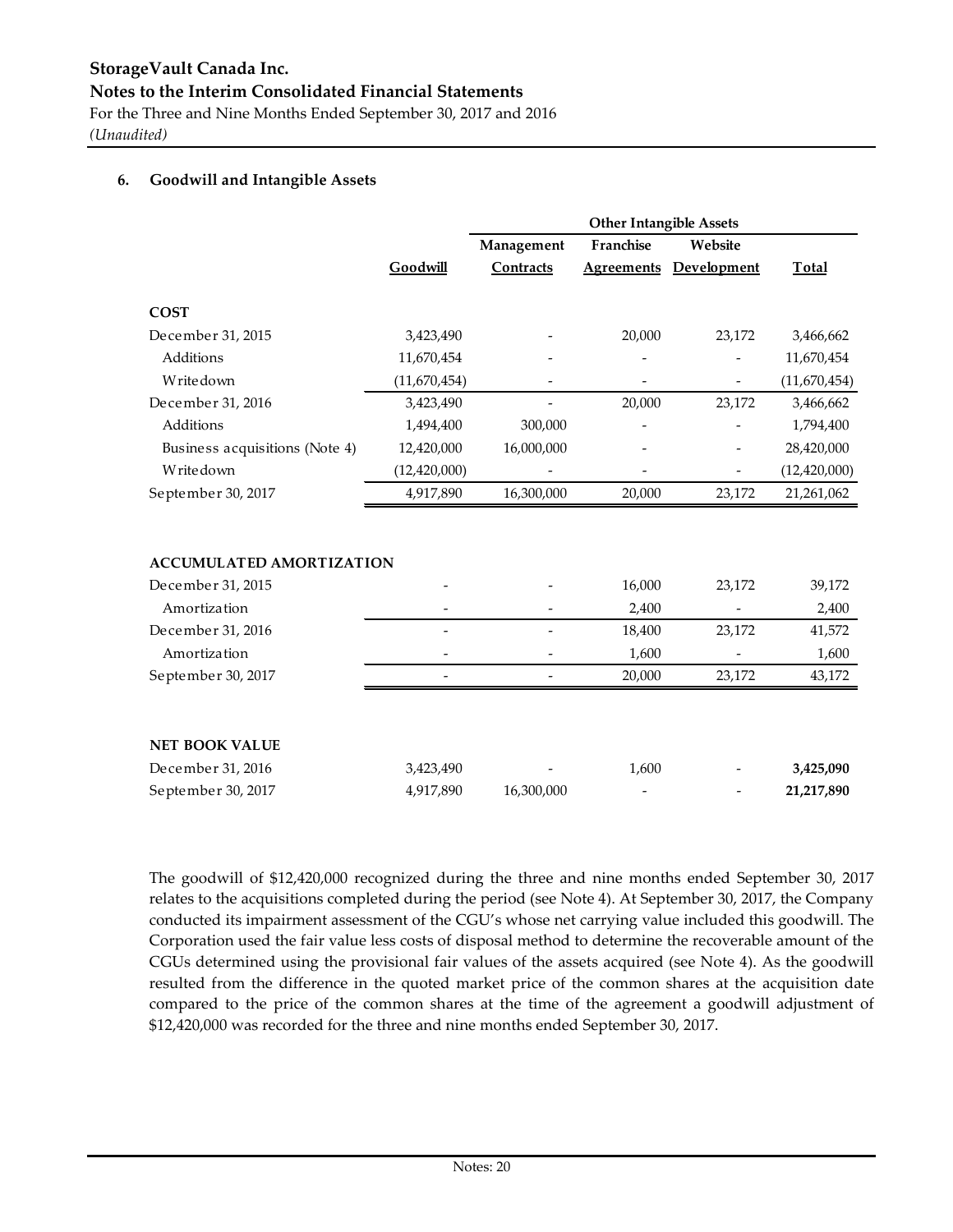#### **7. Long Term Debt, Lines of Credit and Promissory Note**

|                  |                                            | September 30, 2017 |                |                                        | December 31, 2016 |             |
|------------------|--------------------------------------------|--------------------|----------------|----------------------------------------|-------------------|-------------|
|                  | Rate                                       | Weighted           |                | Rate                                   | Weighted          |             |
|                  | Range                                      | Average            | <b>Balance</b> | Range                                  | Average           | Balance     |
|                  |                                            |                    |                |                                        |                   |             |
| <b>Mortgages</b> |                                            |                    |                |                                        |                   |             |
| Fixed/Variable   | 3.18% to 6.00%                             | 4.28%              | 233, 266, 113  | 3.46% to 5.50%                         | 4.09%             | 164,942,311 |
|                  | Maturity: October 2017 to April 2022       |                    |                | Maturity: October 2017 to January 2022 |                   |             |
|                  | Deferred financing costs net of accretion  |                    |                |                                        |                   |             |
|                  | of \$1,098,067 (Dec. 31, 2016 - \$635,977) |                    | (2,573,393)    |                                        |                   | (918, 798)  |
|                  |                                            |                    | 230,692,720    |                                        |                   | 164,023,513 |
|                  | <b>Lines of Credit and Promissory Note</b> |                    |                |                                        |                   |             |
|                  | Prime plus 1.00%                           |                    |                | Prime plus 1.00%                       |                   |             |
| Variable Rate    | or BA plus 2.75% 4.29%                     |                    | 315, 153, 084  | or BA plus 2.75% 4.38%                 |                   | 18,483,081  |
|                  | Maturity: March 2018 to April 2022         |                    |                | Maturity: April 2017 to August 2020    |                   |             |
|                  |                                            |                    |                |                                        |                   |             |
|                  |                                            |                    | 545,845,804    |                                        |                   | 182,506,594 |

The bank Prime rate at September 30, 2017 was 3.20% (December 31, 2016 - 2.70%).

Mortgages are secured by a first mortgage charge on the real estate and equipment of the Corporation, general security agreements covering all assets of the Corporation, general assignment of rents and leases and assignments of insurance coverage over all assets of the Corporation. The Corporation must maintain certain financial ratios to comply with the covenants. These covenants include a fixed charge coverage ratio, a tangible net worth ratio, and a loan to value ratio. As of September 30, 2017, the Corporation is in compliance with all covenants.

The deferred financing costs are made up of fees and costs incurred to obtain the related mortgage financing, less accumulated amortization.

The promissory note is non-interest bearing and is due on demand.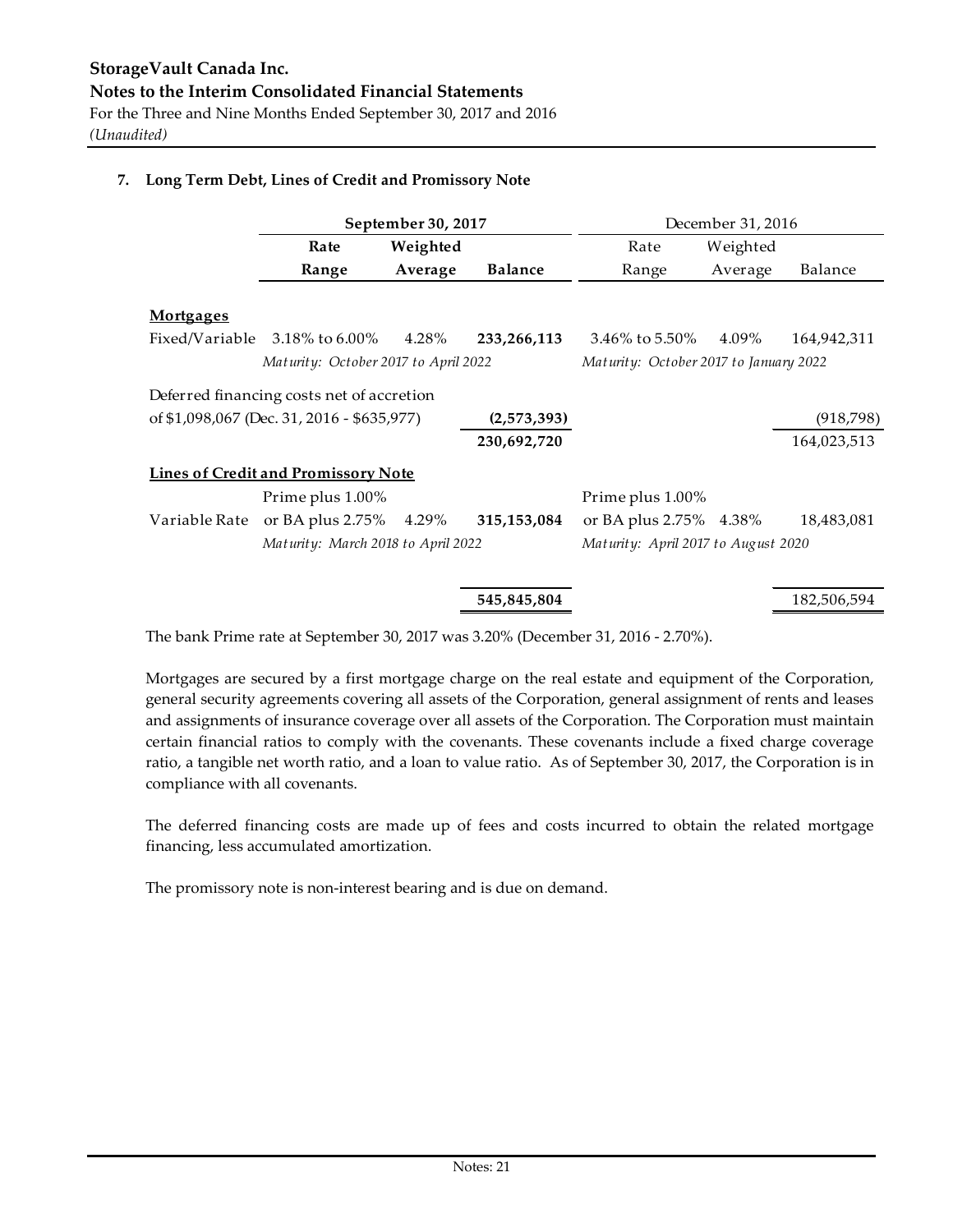Principal repayments on long term debt and lines of credit in each of the next five years are estimated as follows:

| Year 1     | \$<br>321,629,202 (includes lines of credit) |  |
|------------|----------------------------------------------|--|
| Year 2     | \$<br>6,314,842                              |  |
| Year 3     | \$<br>6,561,422                              |  |
| Year 4     | \$<br>6,840,814                              |  |
| Year 5     | \$<br>22,427,949                             |  |
| Thereafter | \$<br>184,644,968                            |  |

#### **8. Share Capital**

Authorized: Unlimited number of common, voting shares of no par value Authorized: Unlimited number of preferred non-voting shares issuable in series at an issuance price of \$1 per share

#### *Common shares issued:*

|                                          | Number of Shares | Amount            |
|------------------------------------------|------------------|-------------------|
| Balance, December 31, 2015               | 167,925,820      | \$<br>66,867,412  |
| Bought deal                              | 67,647,600       | 57,500,460        |
| Issued on business combinations (Note 4) | 45,621,212       | 58,803,787        |
| Private placement                        | 8,333,332        | 5,499,999         |
| Dividend reinvestment plan               | 345,704          | 327,365           |
| Share option redemption                  | 36,000           | 14,400            |
| Share issuance costs                     |                  | (3, 172, 985)     |
| Common shares repurchased                | (100,000)        | (72,050)          |
| Balance, December 31, 2016               | 289,809,668      | \$185,768,388     |
| Bought deal                              | 32,076,000       | 85,001,400        |
| Issued on business combinations          | 22,125,907       | 50,370,000        |
| Dividend reinvestment plan               | 355,954          | 690,023           |
| Stock option redemption                  | 526,000          | 197,750           |
| Share issuance costs                     |                  | (3,271,775)       |
| Common shares repurchased                | (40, 800)        | (89, 352)         |
| Balance, September 30, 2017              | 344,852,729      | 318,666,434<br>\$ |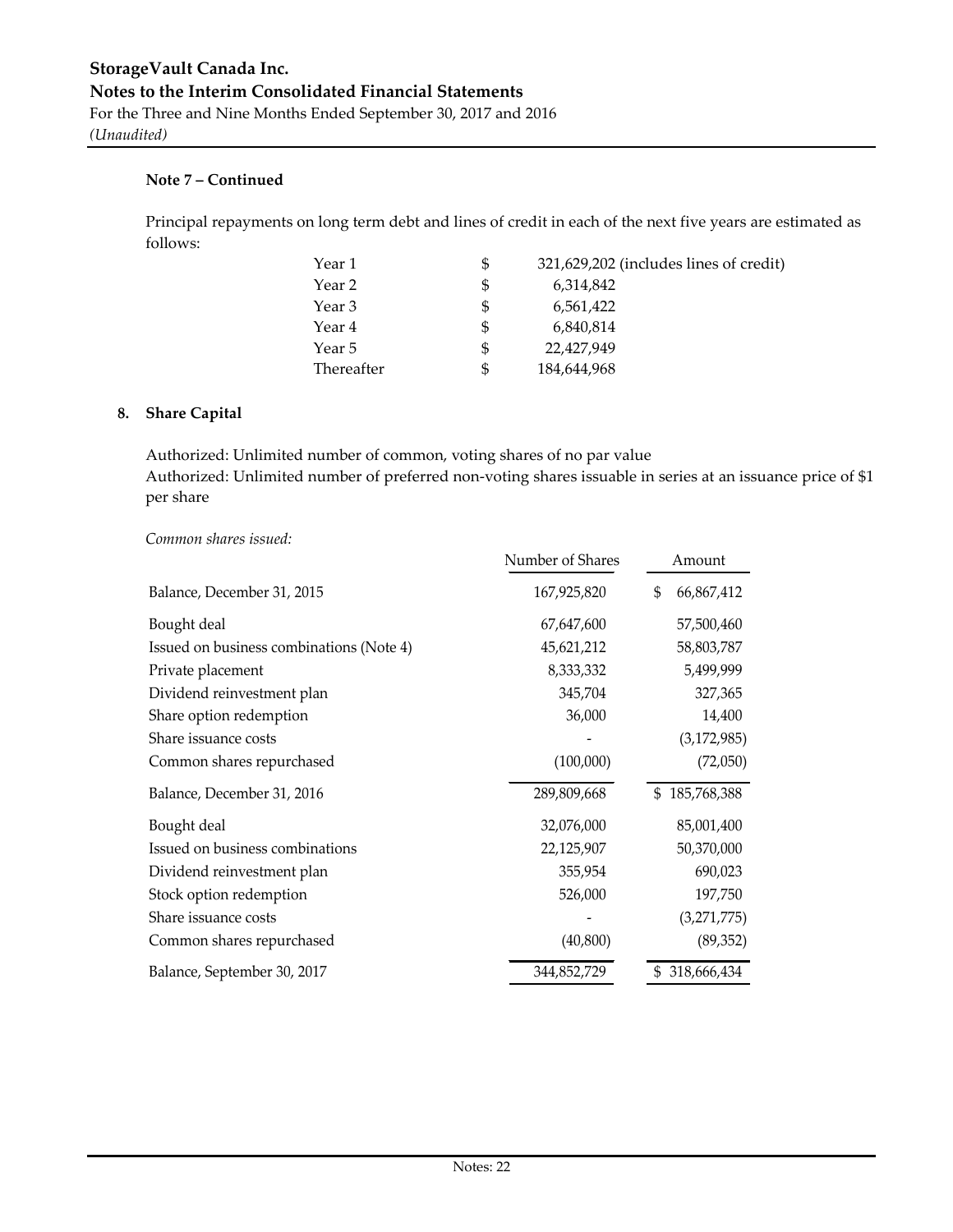## **StorageVault Canada Inc. Notes to the Interim Consolidated Financial Statements**

For the Three and Nine Months Ended September 30, 2017 and 2016 *(Unaudited)*

#### **Note 8 - Continued**

#### Bought Deal

On July 19, 2017, the Corporation issued 32,076,000 common shares at a price of \$2.65 per common share for gross proceeds of \$85,001,400.

#### Dividend Reinvestment Plan

Represents common shares issued under the Corporation's dividend reinvestment plan ("DRIP") for holders of common shares approved on April 18, 2016. Under the terms of the DRIP, eligible registered holders of a minimum of 10,000 Common Shares (the "Shareholders") may elect to automatically reinvest their cash dividends, payable in respect to the common shares, to acquire additional common shares, which will be issued from treasury or purchased on the open market. The Corporation may initially issue up to 5,000,000 common shares under the DRIP, which may be increased upon Board of Directors approval, acceptance of the increase by the Exchange, and upon public disclosure of the increase.

#### Common Shares Repurchased

Represents common shares repurchased under the Corporation's Normal Course Issuer Bid ("NCIB") policy allowing for the purchase for cancellation, during the 12-month period starting August 18, 2017, up to 17,198,962 of the common shares.

|                                          | September 30, 2017 | December 31, 2016 |
|------------------------------------------|--------------------|-------------------|
| Opening balance                          | 2,243,239          | 1,034,865         |
| Stock based compensation                 | 1,534,286          | 1,208,374         |
| Retirement of stock options and warrants | (197, 577)         |                   |
| Ending balance                           | 3,579,948          | 2,243,239         |

#### *Stock Options and Warrants*

*Contributed surplus:*

The Board of Directors of the Corporation may from time to time, in its discretion, and in accordance with the Exchange requirements, grant to directors, officers, employees and technical consultants of the Corporation, non-transferable options to purchase common shares provided that i) the number of common shares reserved for issuance will not exceed 10% of the issued and outstanding common shares; ii) the options are exercisable for a period of up to 10 years from the date of grant; iii) the number of common shares reserved for issuance to any individual director or officer will not exceed 5% of the issued and outstanding common shares; and iv) the number of common shares reserved for issuance to all technical consultants, if any, will not exceed 2% of the issued and outstanding shares. The exercise price for purchasing these shares cannot be less than the minimum exercise price as provided by Exchange rules.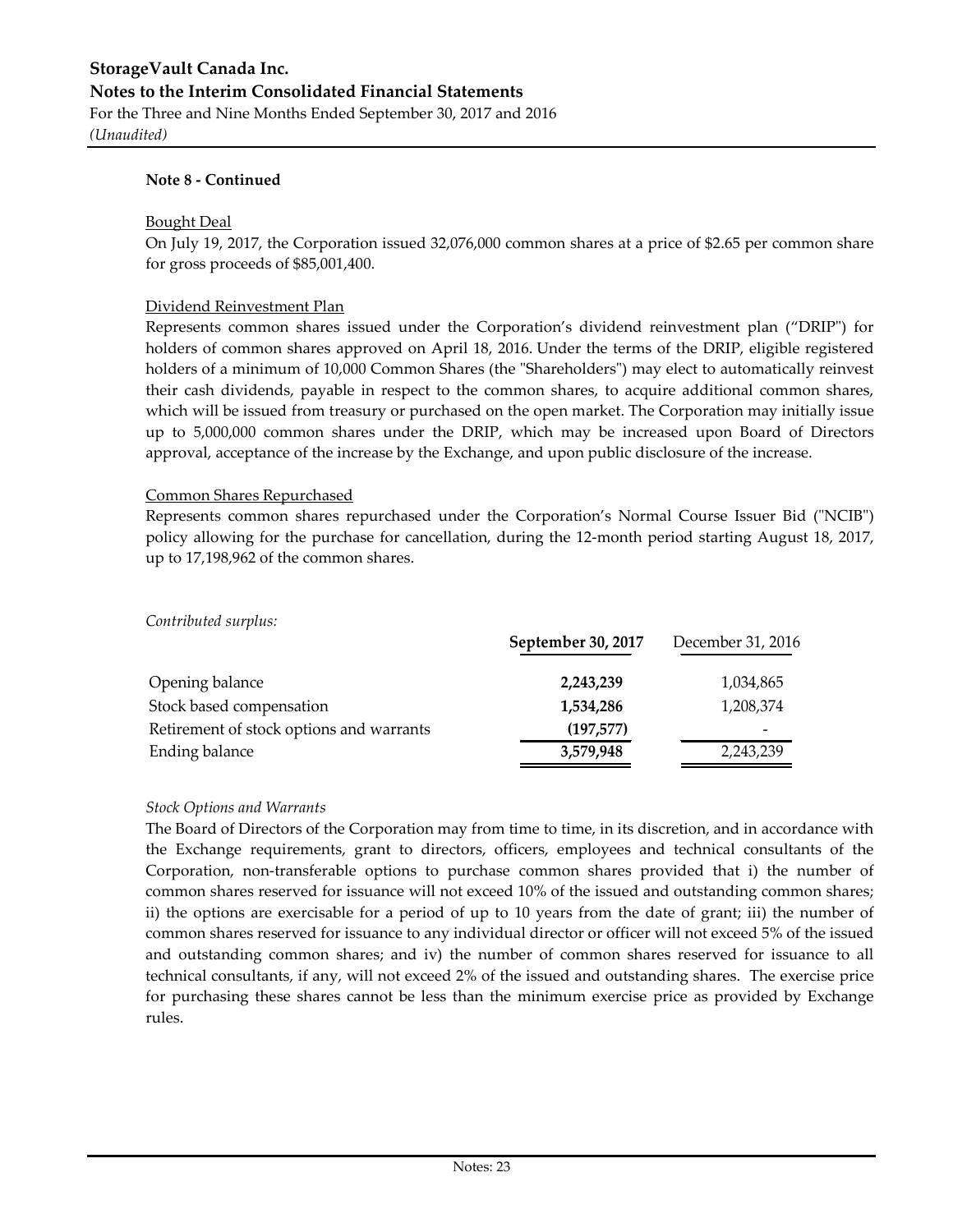The following table summarizes information about stock options outstanding and exercisable as at:

|                         | September 30, 2017      |                       |                | December 31, 2016     |
|-------------------------|-------------------------|-----------------------|----------------|-----------------------|
|                         | <b>Weighted Average</b> |                       |                | Weighted Average      |
|                         | <b>Options</b>          | <b>Exercise Price</b> | <b>Options</b> | <b>Exercise Price</b> |
| Opening                 | 11,501,000              | \$0.62                | 8,561,000      | \$0.36                |
| Exercised/Retired       | (2,391,150)             | \$0.31                | (60,000)       | \$0.40                |
| Granted                 | 3,000,000               | \$1.78                | 3,000,000      | \$1.36                |
| Closing and Exercisable | 12,109,850              | \$0.97                | 11,501,000     | \$0.62                |

The fair value of options granted in 2017 was estimated on the date of the grant, as determined by using the Black-Sholes option pricing model with the following assumptions:

| Dividend Yield                                         | $0.6\%$ |
|--------------------------------------------------------|---------|
| Risk-Free Interest Rate                                | $1.1\%$ |
| Expected Life of Options                               | 4 Years |
| Expected Volatility of the Corporation's Common Shares | 37.1%   |

Stock options exercisable and outstanding are as follows:

| <b>Exercise Price</b> | <b>Vesting Date</b>                 | <b>Expiry Date</b> | September 30, 2017 | December 31, 2016        |
|-----------------------|-------------------------------------|--------------------|--------------------|--------------------------|
| \$0.20                | Nov 5, 2007                         | Nov 5, 2017        | 554,000            | 1,000,000                |
| \$0.23                | May 6, 2009                         | May 6, 2019        | 1,210,000          | 2,200,000                |
| \$0.33                | June 19, 2014                       | June 19, 2024      | 220,000            | 400,000                  |
| \$0.41                | April 28, 2015                      | April 28, 2025     | 2,390,850          | 2,901,000                |
| \$0.50                | Sept 14, 2015                       | Sept 14, 2025      | 1,760,000          | 2,000,000                |
| \$1.36                | Dec 21, 2016                        | Dec 21, 2026       | 2,975,000          | 3,000,000                |
| \$1.78                | Mar 16, 2017                        | Mar 15, 2027       | 3,000,000          | $\overline{\phantom{0}}$ |
|                       | Options exercisable and outstanding |                    | 12,109,850         | 11,501,000               |

Warrants exercisable and outstanding are as follows:

| Exercise Price                       | <b>Expiry Date</b> | September 30, 2017 | December 31, 2016 |
|--------------------------------------|--------------------|--------------------|-------------------|
| \$0.35                               | Feb 25, 2018       | 16,666             | 249.999           |
| \$0.37                               | Feb 25, 2018       | 2,533,334          | 2,833,334         |
| Warrants exercisable and outstanding |                    | 2,550,000          | 3,083,333         |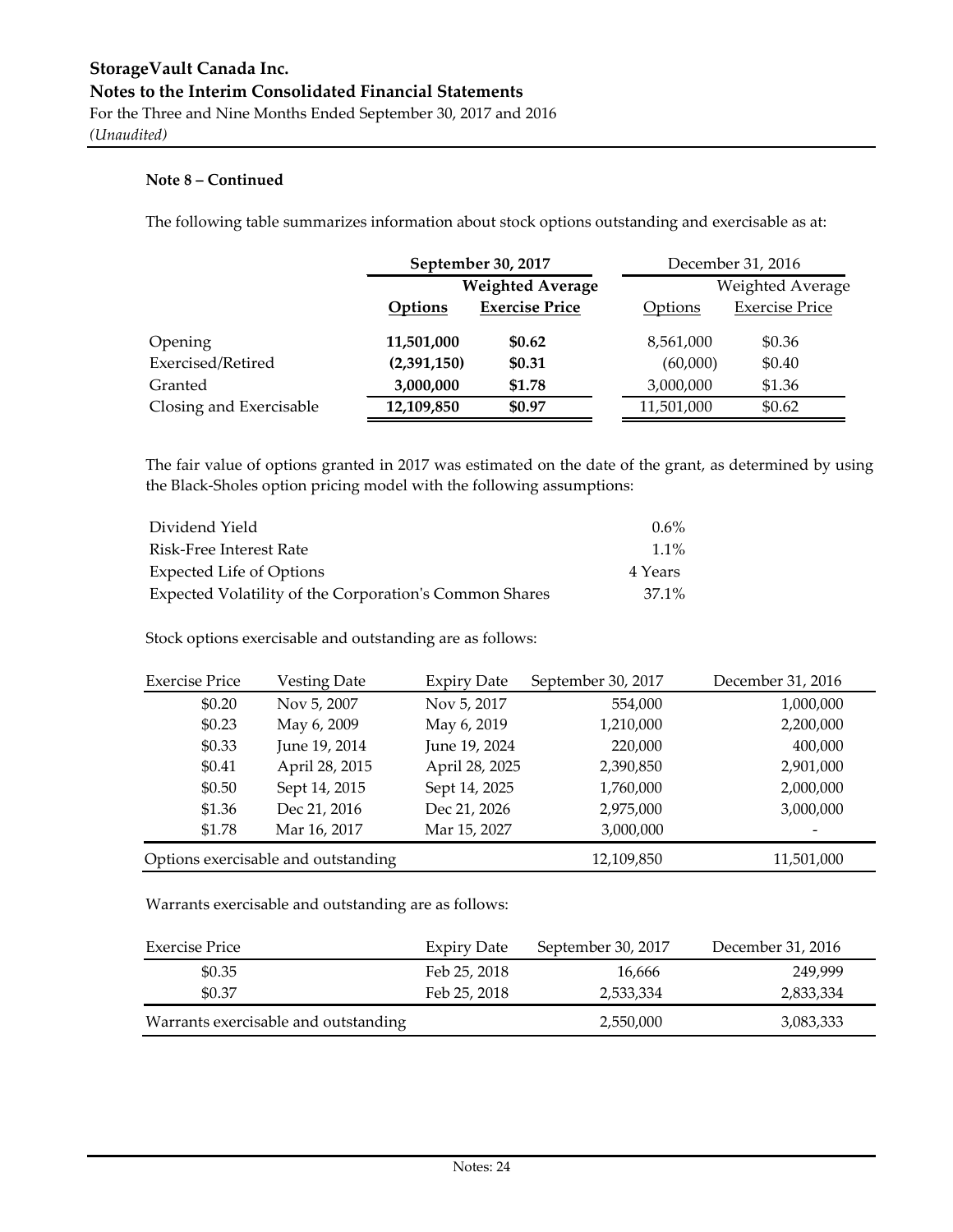*(Unaudited)*

#### **Note 8 – Continued**

#### *Dividends*

A dividend of \$0.00255 per share was declared on September 14, 2017 and payable to shareholders of record on September 29, 2017.

#### **9. Financial Risk Management and Fair Value**

The Corporation is required to disclose certain information concerning its financial instruments. The fair values of the Corporation's cash and short term deposits, accounts receivable, promissory note and accounts payable and accrued liabilities approximate their carrying amount because of short period to scheduled receipt or payment of cash. The fair value of the Corporation's debt obligations is estimated based on discounted future cash flows using discount rates that reflect current market conditions for instruments with similar terms and risks. Such fair value estimates are not necessarily indicative of the amounts the Corporation might pay or receive in actual market transactions. The fair value of financial assets and liabilities were as follows:

|                                        | As at September 30, 2017 |             | As at December 31, 2016 |              |  |
|----------------------------------------|--------------------------|-------------|-------------------------|--------------|--|
|                                        | Carrying                 | Fair        | Carrying                | Fair         |  |
|                                        | Amount                   | Value       | Amount                  | <u>Value</u> |  |
| <b>Financial Assets</b>                |                          |             |                         |              |  |
| Fair Value through Profit or Loss      |                          |             |                         |              |  |
| Cash and short term deposits           | 11,090,404               | 11,090,404  | 11,869,892              | 11,869,892   |  |
| Loans and Receivables                  |                          |             |                         |              |  |
| Accounts receivable                    | 6,956,164                | 6,956,164   | 1,354,796               | 1,354,796    |  |
| Financial Liabilities                  |                          |             |                         |              |  |
| Other Financial Liabilities            |                          |             |                         |              |  |
| Accounts payable & accrued liabilities | 15,253,954               | 15,253,954  | 3,406,008               | 3,406,008    |  |
| Long term debt, lines of credit and    |                          |             |                         |              |  |
| promissory note                        | 545,845,804              | 544,948,558 | 182.506.594             | 182,600,607  |  |
|                                        |                          |             |                         |              |  |

IFRS establishes a three tier fair value hierarchy to reflect the significance of the inputs used in measuring the fair value of the Corporation's financial instruments. The three levels are:

> Level 1 – This level includes assets and liabilities measured at fair market value based on unadjusted quoted prices for identical assets and liabilities in active markets that the Corporation can access on the measurement date.

> Level 2 – This level includes measurements based on directly or indirectly observable inputs other than quoted prices included in Level 1. Financial instruments in this category are measured using valuation models or other standard valuation techniques that rely on observable market inputs.

> Level 3 – The measurements used in this level rest on inputs that are unobservable, unavailable, or whose observable inputs do not justify the largest part of the fair value instrument.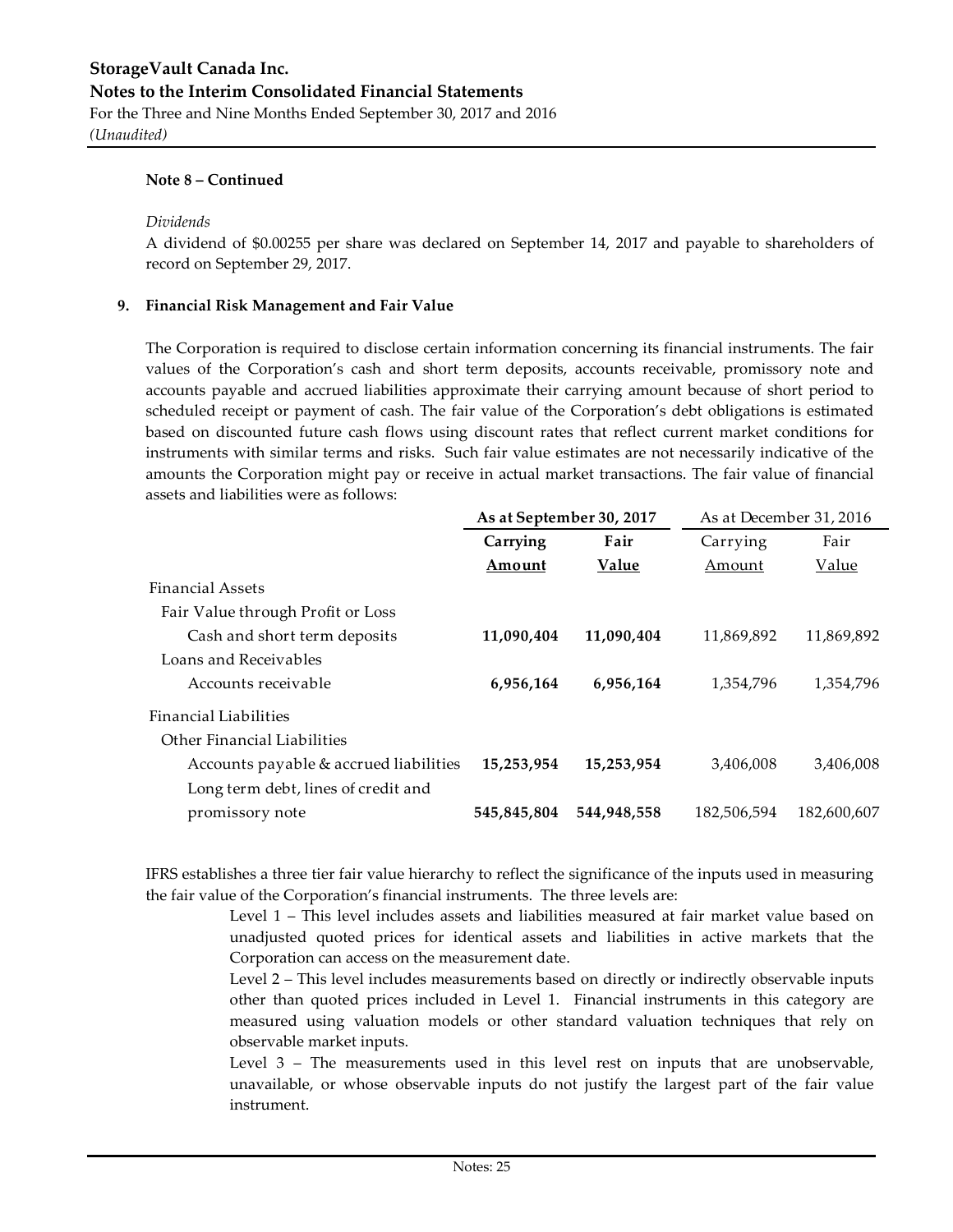The following table presents information on the Corporation's assets and liabilities measured at fair value and indicates the fair value hierarchy of the valuation techniques used to determine this fair value.

| At September 30, 2017        | Level 1      | Level 2                  | Level 3 | <u>Total</u> |
|------------------------------|--------------|--------------------------|---------|--------------|
| <b>Assets</b>                |              |                          |         |              |
| Cash and short term deposits | \$11,090,404 | $\overline{\phantom{a}}$ |         | \$11,090,404 |
| At December 31, 2016         |              |                          |         |              |
| Assets                       |              |                          |         |              |
| Cash and short term deposits | \$11,869,892 | $\overline{\phantom{0}}$ |         | \$11,869,892 |

Financial instruments may expose the Corporation to a number of financial risks, including interest rate risk, credit risk and environmental risk.

a) Interest rate risk – Interest rate risk arises from changes in market interest rates that may affect the fair value of future cash flows from the Corporation's financial assets or liabilities. Interest rate risk may be partially mitigated by holding both fixed and floating rate debt, or by staggering the maturities of fixed rate debt. The Corporation is exposed to interest rate risk primarily relating to its long term debt. The Corporation will manage interest rate risk by utilizing fixed interest rates on its mortgages where possible, staggering maturities over a number of years to mitigate exposure to any single year, and by attempting to ensure access to diverse sources of funding.

There is interest rate risk associated with variable rate mortgages and lines of credit as interest expense is impacted by changes in the prime rate. The impact on the net income (loss) and comprehensive income (loss) if interest rates on variable rate debt had been 1% higher or lower for the three and nine months ended September 30, 2017 would be approximately \$1,032,139 and \$3,096,418, respectively (September 30, 2016 - \$46,938 and \$140,815, respectively).

b) Credit risk - Credit risk arises from the possibility that customers may experience financial difficulty and be unable to fulfill their financial obligations to the Corporation. The risk of incurring bad debts often arises if storage customers relocate and cannot be found to enforce payment, or if storage customers abandon their possessions. The extent of bad debts can be mitigated by quickly following up on any unpaid amounts shortly after the due date, enforcing late fees, denying access to any customers with delinquent accounts, and ultimately seizing the possessions of the customer. Additionally, the Corporation typically rents to numerous customers, each of which constitutes significantly less than 5% of the Corporation's monthly revenue. This diversification in the customer base reduces credit risk from any given tenant.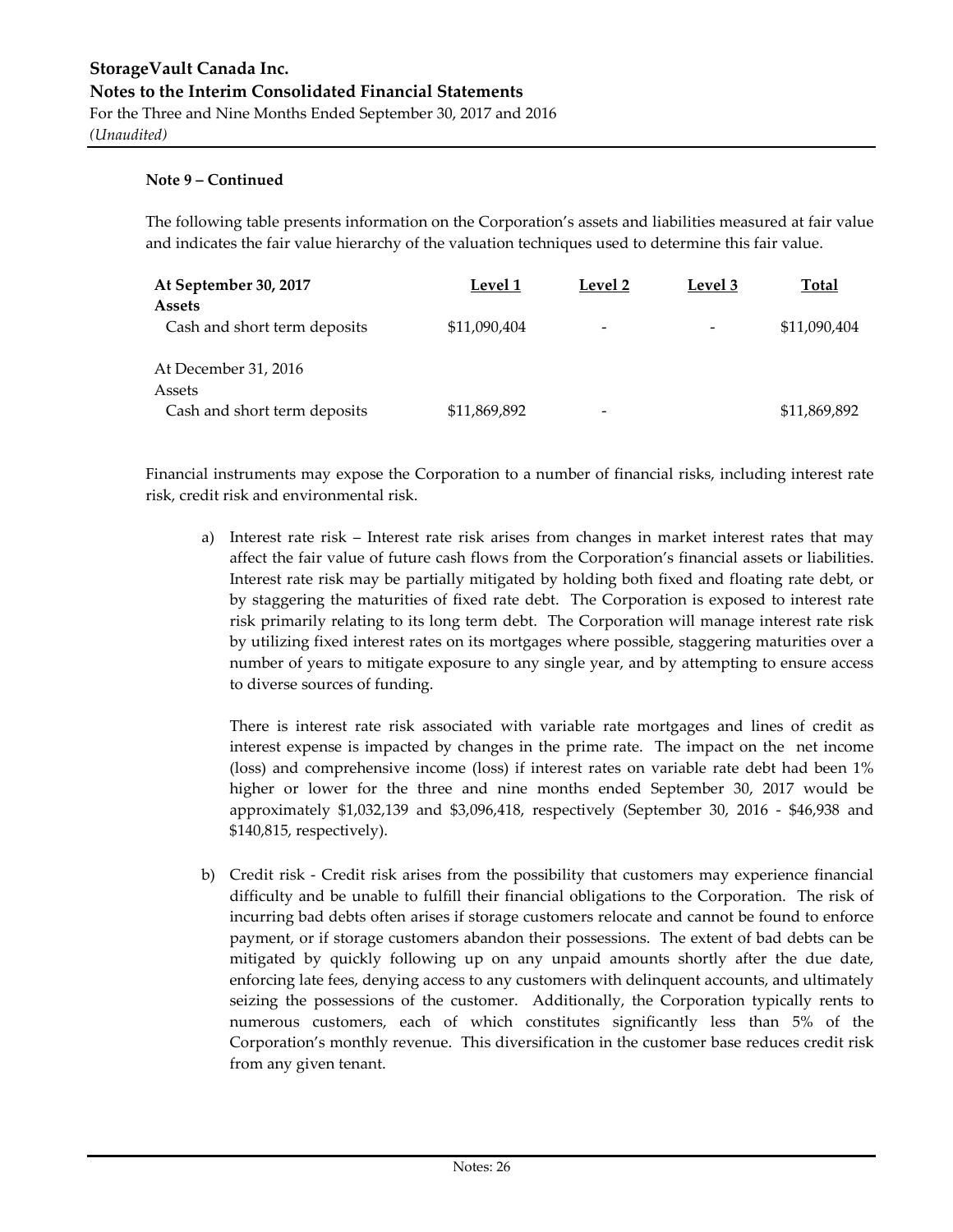#### **Note 9 - Continued**

The following table sets forth details of accounts receivable and related allowance for doubtful accounts:

|                                      | September 30, 2017 | December 31, 2016 |
|--------------------------------------|--------------------|-------------------|
| <i>Trade Receivables</i>             |                    |                   |
| Under 60 days aged                   | 4,621,058<br>S     | \$625,446         |
| Between 60 and 90 days (past due but |                    |                   |
| not impaired)                        | 163,479            | 46,625            |
| Over 90 days (impaired)              | 240,463            | 127,013           |
| Allowance for doubtful accounts      | (231, 446)         | (120,000)         |
| Non-Trade Receivables                |                    |                   |
| Over 30 days aged (not impaired)     | 2,162,610          | 675,712           |
|                                      | \$6,956,164        | \$1,354,796       |

Change in the Corporation's allowance for doubtful accounts is as follows:

| <b>Balance December 31, 2015</b>         | \$62,119  |  |  |  |  |
|------------------------------------------|-----------|--|--|--|--|
| Charges or adjustments during the year   | 57,881    |  |  |  |  |
| <b>Balance December 31, 2016</b>         | \$120,000 |  |  |  |  |
| Charges or adjustments during the period | 111,446   |  |  |  |  |
| Balance September 30, 2017               |           |  |  |  |  |

The creation and release of the allowance for doubtful accounts has been included in operating costs in these Interim Consolidated Statements of Income (Loss) and Comprehensive Income (Loss). Amounts charged to the allowance account are generally written off when there is no expectation of recovering additional cash.

c) Liquidity risk – Liquidity risk is the risk that the Corporation will be unable to meet its financial obligations as they fall due. The Corporation manages liquidity risk through cash flow forecasting and regular monitoring of cash requirements including anticipated investing and financing activities. Typically the Corporation ensures that it has sufficient cash or liquid investments available to meet expected operating expenses for a period of 30 days, excluding the potential impact of extreme circumstances that cannot reasonably be predicted, such as natural disasters. For the foreseeable future, the Corporation anticipates that cash flows from operations, working capital, and other sources of financing will be sufficient to meet its operating requirements, debt repayment obligations and will provide sufficient funding for anticipated capital expenditures. Maturities of long term financial liabilities are summarized in Note 7.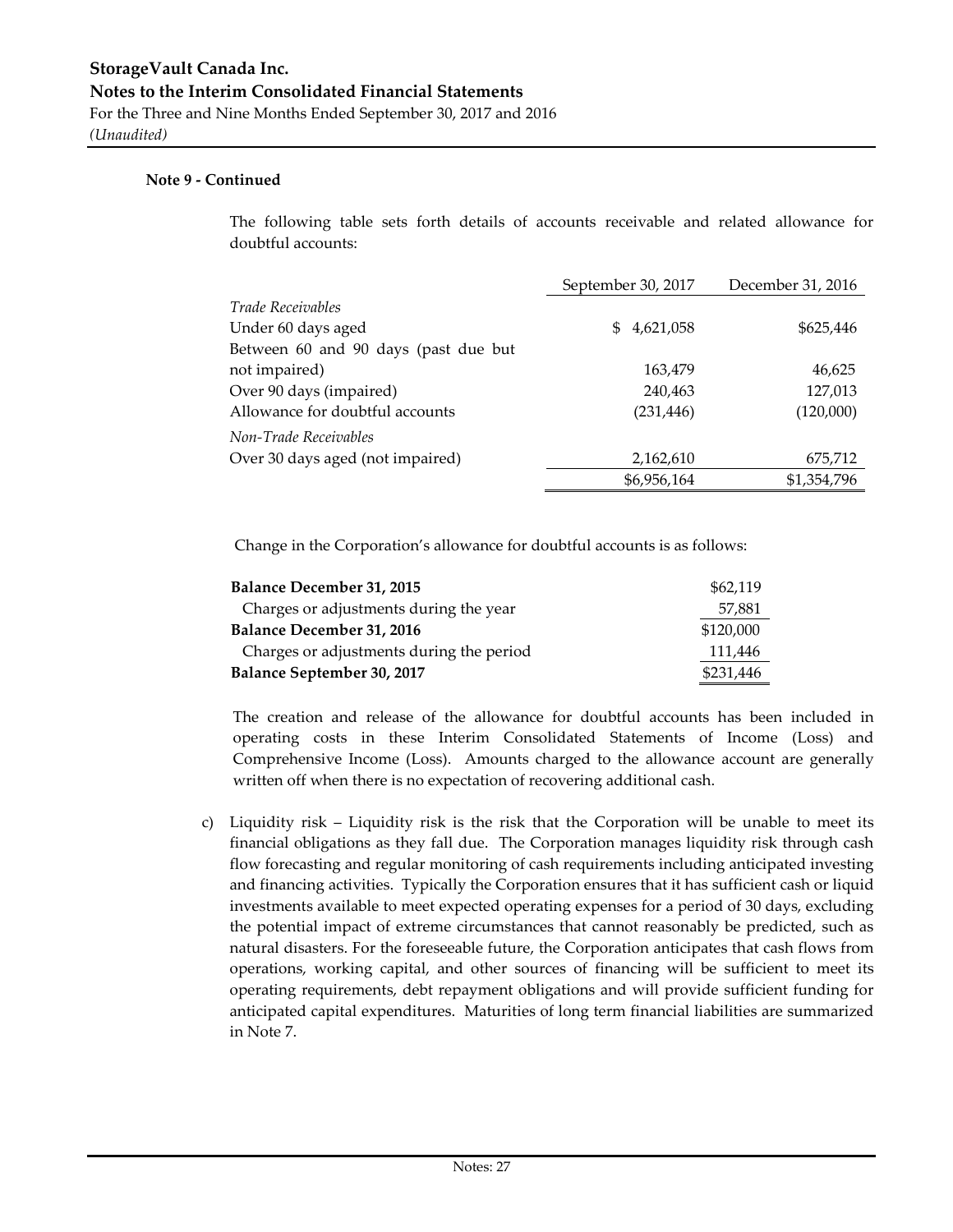d) Environmental risk – Environmental risk is inherent in the ownership of property. Various municipal, provincial and federal regulations can result in penalties or potential liability for remediation should hazardous materials enter the environment. The presence of hazardous substances could also impair the Corporation's ability to finance or sell the property, or it might expose the Corporation to civil law suits. To mitigate such risk, the Corporation will procure recent or updated environmental reports for all acquisitions. It also prohibits the storage of hazardous substances as a condition of the rental contract signed by customers.

Unless otherwise noted, it is management's opinion that the Corporation is not exposed to significant currency risk.

#### **10. Related Party Transactions**

During the three and nine months ended September 30, 2017, the Corporation paid total management fees of \$nil and \$293,321 (September 30, 2016 - \$231,039 and \$608,180) to Access Results Management Services Inc. ("ARMS"), a corporation controlled by two directors and officers of the Corporation. Pursuant to a management agreement, ARMS was entitled to a base management fee of \$194,758 for fiscal 2017, as well as an annual performance fee of 4% of net operating income ("NOI"), defined as storage and related services revenue less property operating costs, if the Corporation attains 85% or greater of its annual board-approved budgeted NOI for that fiscal year. On March 31, 2017, the Corporation purchased all management contracts from ARMS (see Note 4) and therefore, the management agreement has ceased.

During the three and nine months ended September 30, 2017, the Corporation reimbursed operational wages of \$nil and \$1,545,892 (September 30, 2016 - \$1,050,899 and \$2,933,126) and training, travel and related expenses of \$nil and \$16,804 (September 30, 2016 - \$67,093 and \$196,210) to ARMS. These expenses, reimbursed at cost, were undertaken exclusively for the benefit of the Corporation.

During the three and nine months ended September 30, 2017, the Corporation paid loan guarantee fees of \$42,500 and \$127,500 (September 30, 2016 - \$43,952 and \$133,308) to a director of the Corporation and to a related corporation. As a condition of the assumption of two mortgages, the director and corporation were required to provide a guarantee for the entire outstanding principal balance of the mortgages. The loan guarantee fee is compensation for the provision of this guarantee and is paid on a monthly basis at the annual rate of 0.5% and 0.4% of the original mortgage principal balances. A portion of the loan guarantee payments ceased in August 2016, while the remainder will end in October 2017.

The Corporation holds a Master Franchise from Canadian PUPS Franchises Inc. (CPFI) which provides the Corporation with the exclusive Canadian franchise rights for the development and operation of portable storage throughout Canada. CPFI is a corporation related to two directors and officers of the Corporation. The Corporation pays a monthly royalty of 3.5% on the gross sales. During the three and nine months ended September 30, 2017, the Corporation paid \$67,135 and \$163,402 (September 30, 2016 - \$56,624 and \$134,678) for royalties and \$nil and \$1,535,160 (September 30, 2016 - \$781,526 and \$1,329,326) for storage containers and other equipment under the Master Franchise Agreement.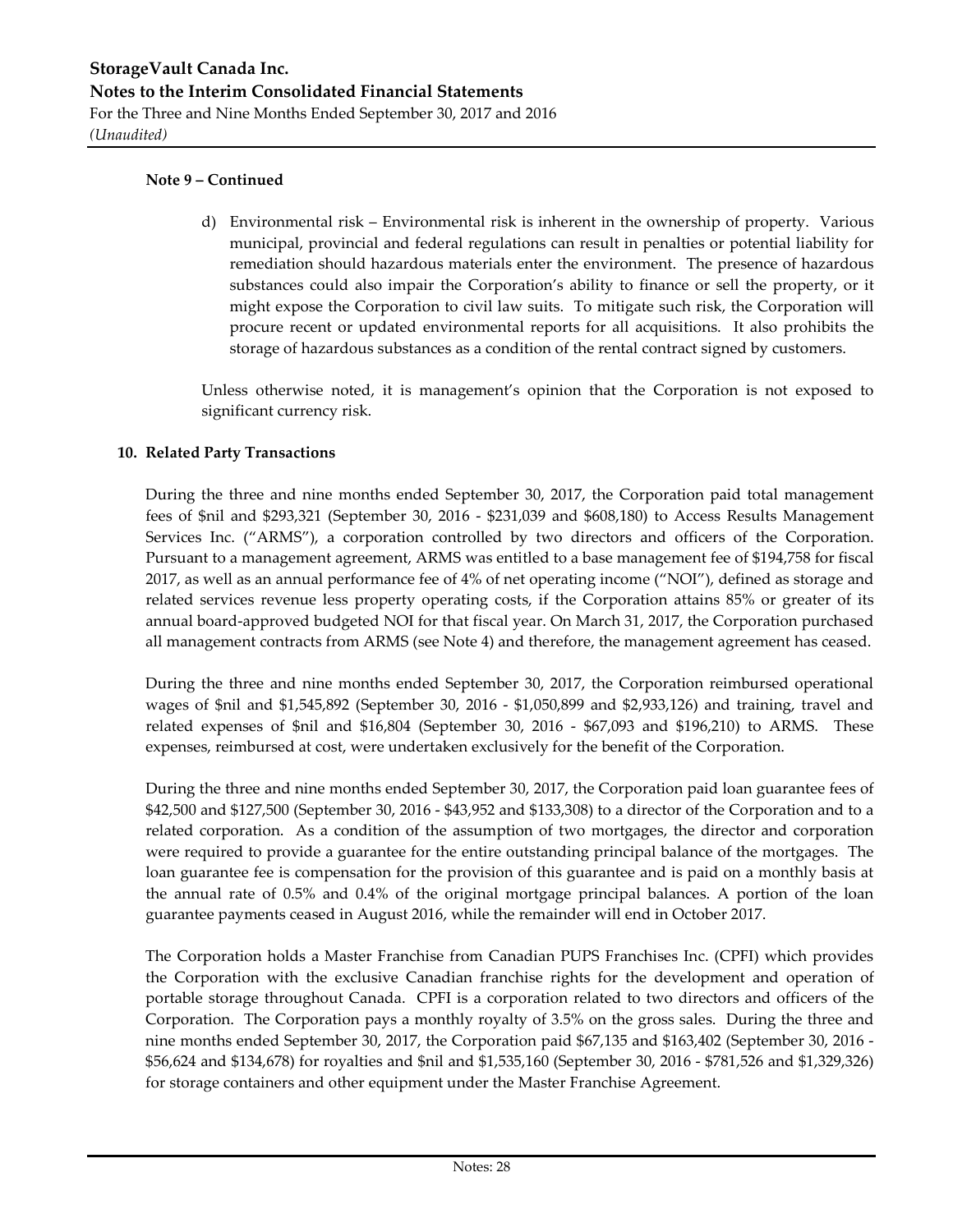Included in accounts payable and accrued liabilities, relating to the previously noted transactions, at September 30, 2017 was \$21,764 (December 31, 2016 - \$13,797) payable to CPFI and \$nil (December 31, 2016 - \$1,191,647) payable to ARMS.

Key management personnel are those persons having authority and responsibility for planning, directing and controlling the activities of the Corporation, directly and indirectly, and include directors. The remuneration of key management personnel for employment services rendered are as follows:

|                                                    | Nine months ended  | Nine months ended        |
|----------------------------------------------------|--------------------|--------------------------|
|                                                    | September 30, 2017 | September 30, 2016       |
| Wages, management fees, bonuses and directors fees | 97.350             | 69.256                   |
| Stock based compensation                           | 1,293,914          | $\overline{\phantom{0}}$ |
|                                                    | 1,391,264          | 69.256                   |

#### **11. Capital Risk Management**

The Corporation's objectives when managing capital are to safeguard the Corporation's ability to continue as a going concern in order to provide returns for shareholders and benefits for other stakeholders. The Corporation defines capital as shareholders' equity excluding contributed surplus, and long term debt. The Corporation manages the capital structure and makes adjustments to it in light of changes in economic conditions and the risk characteristics of the underlying assets. To maintain or adjust the capital structure, the Corporation may attempt to issue new shares, issue new debt, acquire or dispose of assets, and adjust the amount of cash and short term deposits. The Board of Directors does not establish a quantitative return on capital criteria, but rather promotes year over year sustainable growth.

On an ongoing basis, the Corporation reviews and assesses its capital structure. The Corporation determines the appropriate mortgage debt to be placed on properties at the time a particular property is acquired or when an existing mortgage financing matures. Consideration is given to various factors including, but not limited to, interest rates, financing costs, the term of the mortgage and the strength of cash flow arising from the underlying asset. Mortgage debt is usually only secured by the underlying asset. The Corporation monitors its capital using a debt to fair value ratio.

Except for the debt covenants described in Note 7, the Corporation is not subject to any externally imposed capital requirements.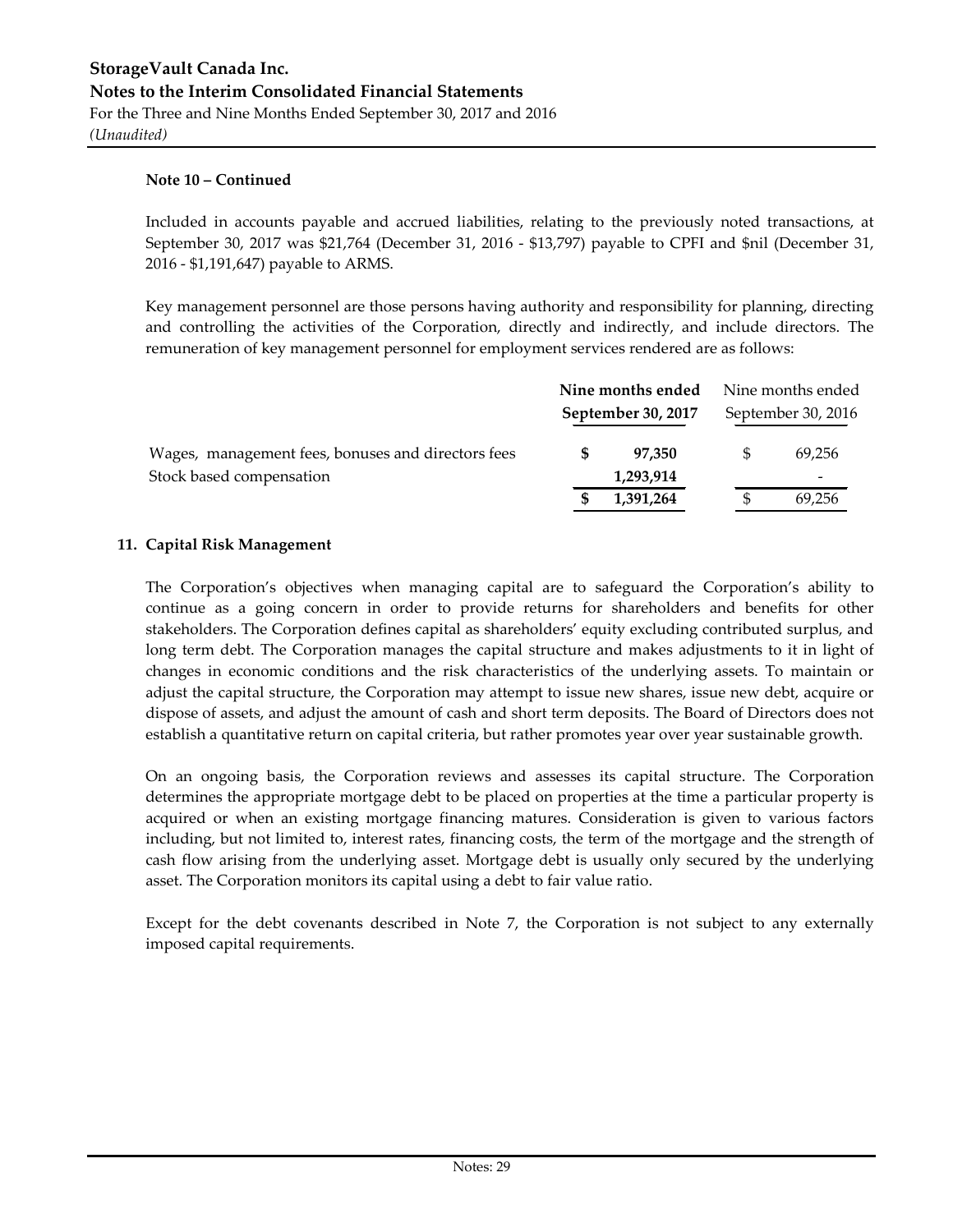#### **12. Segmented Information**

The Corporation operates three reportable business segments. Each segment is a component of the Corporation for which separate discrete financial information is available for evaluation by the chief decision makers of the Corporation.

- Self Storage involves the customer leasing space at the Corporation's property for short or long term storage. Self storage may also include space for storing vehicles and use for small commercial operations.
- Portable Storage this segment involves delivering a portable storage unit to the customer. The customer can opt to keep the portable storage unit at their location or have it moved to another location for further storage.
- Management Division involves revenues generated from the management of stores owned by third parties.

The Corporation evaluates performance and allocates resources based on earnings before interest, taxes, depreciation, amortization and stock based compensation. Corporate costs are not allocated to the segments and are shown separately below.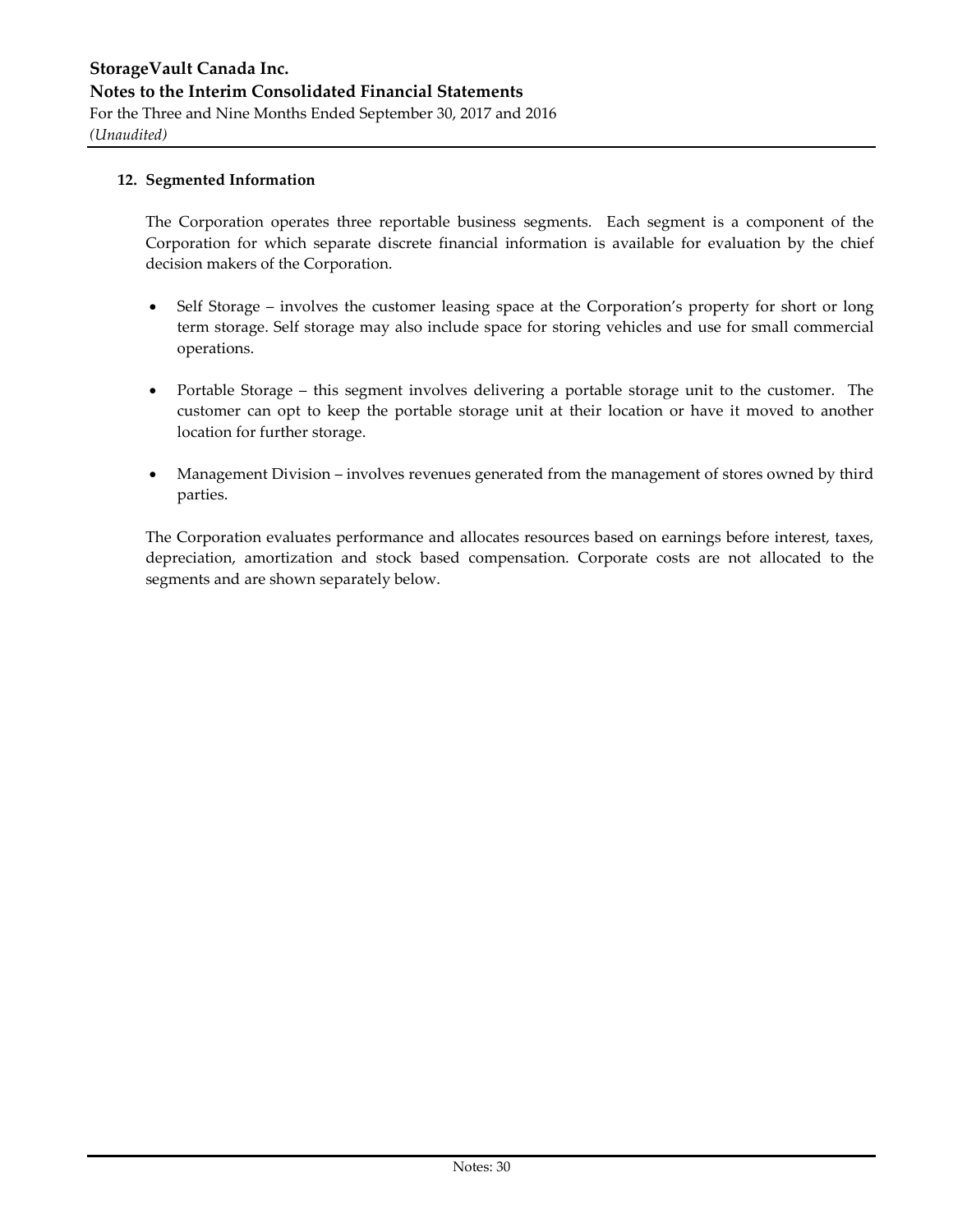#### **For the Three Months Ended September 30, 2017**

|                                | Self             | Portable        | Management    |              |                  |
|--------------------------------|------------------|-----------------|---------------|--------------|------------------|
|                                | Storage          | Storage         | Division      | Corporate    | Total            |
| Revenue                        | \$<br>16,211,650 | \$<br>1,819,046 | \$<br>423,264 | \$           | \$<br>18,453,960 |
| Operating expenses             | 4,845,505        | 1,071,526       |               |              | 5,917,031        |
| Net operating income           | 11,366,145       | 747,520         | 423,264       |              | 12,536,929       |
| Acquisition and integration    |                  |                 |               | 2,903,864    | 2,903,864        |
| Selling, general & admin.      |                  |                 |               | 710,200      | 710,200          |
| Interest expense               | 5,117,034        | 36,845          |               |              | 5,153,879        |
| Stock based compensation       |                  |                 |               |              |                  |
| Depreciation, amortization and |                  |                 |               |              |                  |
| goodwill adjustment            | 11,594,502       | 461,487         |               | 7,075,338    | 19,131,327       |
| Share of loss in joint venture | 40,036           |                 |               |              | 40,036           |
| Net income/(loss)              | (5, 385, 427)    | 249,188         | 423,264       | (10,689,402) | (15, 402, 377)   |
| Additions:                     |                  |                 |               |              |                  |
| Real estate and equipment      | 438,186,219      |                 |               |              | 438,186,219      |

#### **For the Three Months Ended September 30, 2016**

|                             | Self            | Portable        | Management |            |                 |
|-----------------------------|-----------------|-----------------|------------|------------|-----------------|
|                             | Storage         | Storage         | Division   | Corporate  | Total           |
| Revenue                     | \$<br>5,632,961 | \$<br>1,674,109 |            | \$         | \$<br>7,307,070 |
| Operating expenses          | 1,892,235       | 934,923         |            |            | 2,827,158       |
| Net operating income        | 3,740,726       | 739,186         |            |            | 4,479,912       |
| Acquisition and integration |                 |                 |            | 427,656    | 427,656         |
| Selling, general & admin.   |                 |                 |            | 412,197    | 412,197         |
| Interest expense            | 1,158,132       | 87,014          |            | 40,780     | 1,285,926       |
| Stock based compensation    |                 |                 |            |            |                 |
| De preciation, amortization |                 |                 |            |            |                 |
| and goodwill adjustment     | 2,093,744       | 701,846         |            | 95,922     | 2,891,512       |
| Net income/(loss)           | 488,850         | (49,674)        |            | (976, 555) | (537, 379)      |
| Additions:                  |                 |                 |            |            |                 |
| Real estate and equipment   | 69,021,142      | 1,586,091       |            |            | 70,607,233      |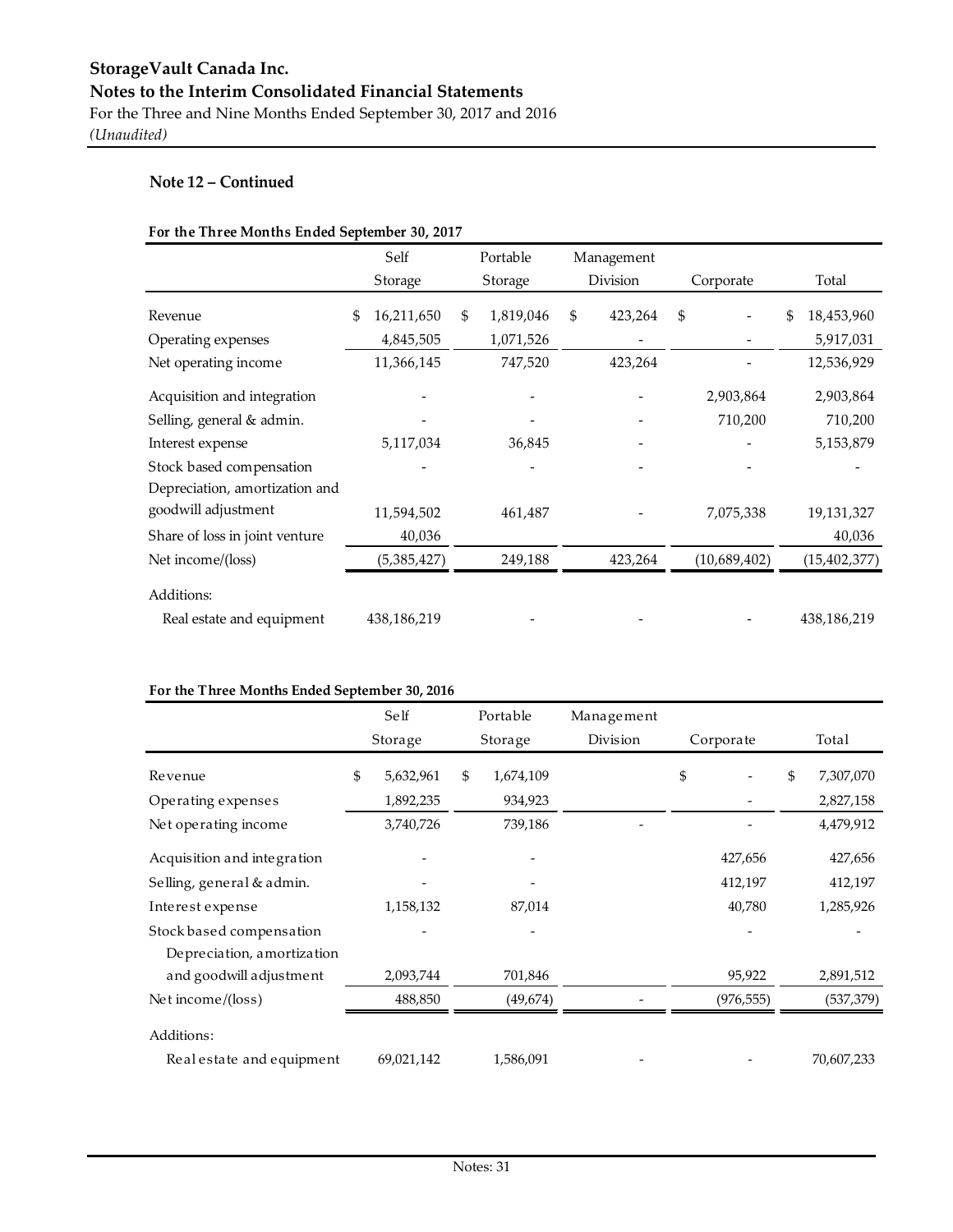#### **For the Nine Months Ended September 30,2017**

|                                | Self             | Portable        | Management    |                |                  |
|--------------------------------|------------------|-----------------|---------------|----------------|------------------|
|                                | Storage          | Storage         | Division      | Corporate      | Total            |
| Revenue                        | \$<br>35,657,081 | \$<br>4,647,907 | \$<br>839,416 | \$             | \$<br>41,144,404 |
| Operating expenses             | 11,596,575       | 2,937,587       |               |                | 14,534,162       |
| Net operating income           | 24,060,506       | 1,710,320       | 839,416       |                | 26,610,242       |
| Acquisition and integration    |                  |                 |               | 4,487,456      | 4,487,456        |
| Selling, general & admin.      |                  |                 |               | 2,108,946      | 2,108,946        |
| Interest expense               | 9,562,235        | 203,217         |               |                | 9,765,452        |
| Stock based compensation       |                  |                 |               | 1,534,286      | 1,534,286        |
| Depreciation, amortization and |                  |                 |               |                |                  |
| goodwill adjustment            | 23,954,604       | 1,448,669       |               | 12,466,930     | 37,870,203       |
| Share of loss in joint venture | 40,036           |                 |               |                | 40,036           |
| Net income/(loss)              | (9, 496, 369)    | 58,434          | 839,416       | (20, 597, 618) | (29, 196, 137)   |
| Additions:                     |                  |                 |               |                |                  |
| Real estate and equipment      | 480,609,978      |                 |               |                | 480,609,978      |

#### **For the Nine Months Ended September 30, 2016**

|                                                         | Self             | Portable        | Management |             |                  |
|---------------------------------------------------------|------------------|-----------------|------------|-------------|------------------|
|                                                         | Storage          | Storage         | Division   | Corporate   | Total            |
| Revenue                                                 | \$<br>15,000,285 | \$<br>3,924,077 | \$         | \$          | \$<br>18,924,362 |
| Operating expenses                                      | 5,241,417        | 2,370,750       |            |             | 7,612,167        |
| Net operating income                                    | 9,758,868        | 1,553,327       |            |             | 11,312,195       |
| Acquisition and integration                             |                  |                 |            | 949,308     | 949,308          |
| Selling, general & admin.                               |                  |                 |            | 1,425,352   | 1,425,352        |
| Interest expense                                        | 3,473,117        | 296,094         |            | 140,933     | 3,910,144        |
| Stock based compensation<br>De preciation, amortization |                  |                 |            |             |                  |
| and goodwill adjustment                                 | 5,899,026        | 1,527,693       |            | 132,820     | 7,559,539        |
| Net income/(loss)                                       | 386,725          | (270, 460)      |            | (2,648,413) | (2,532,148)      |
| Additions:                                              |                  |                 |            |             |                  |
| Real estate and equipment                               | 79,147,385       | 1,784,945       |            |             | 80,932,330       |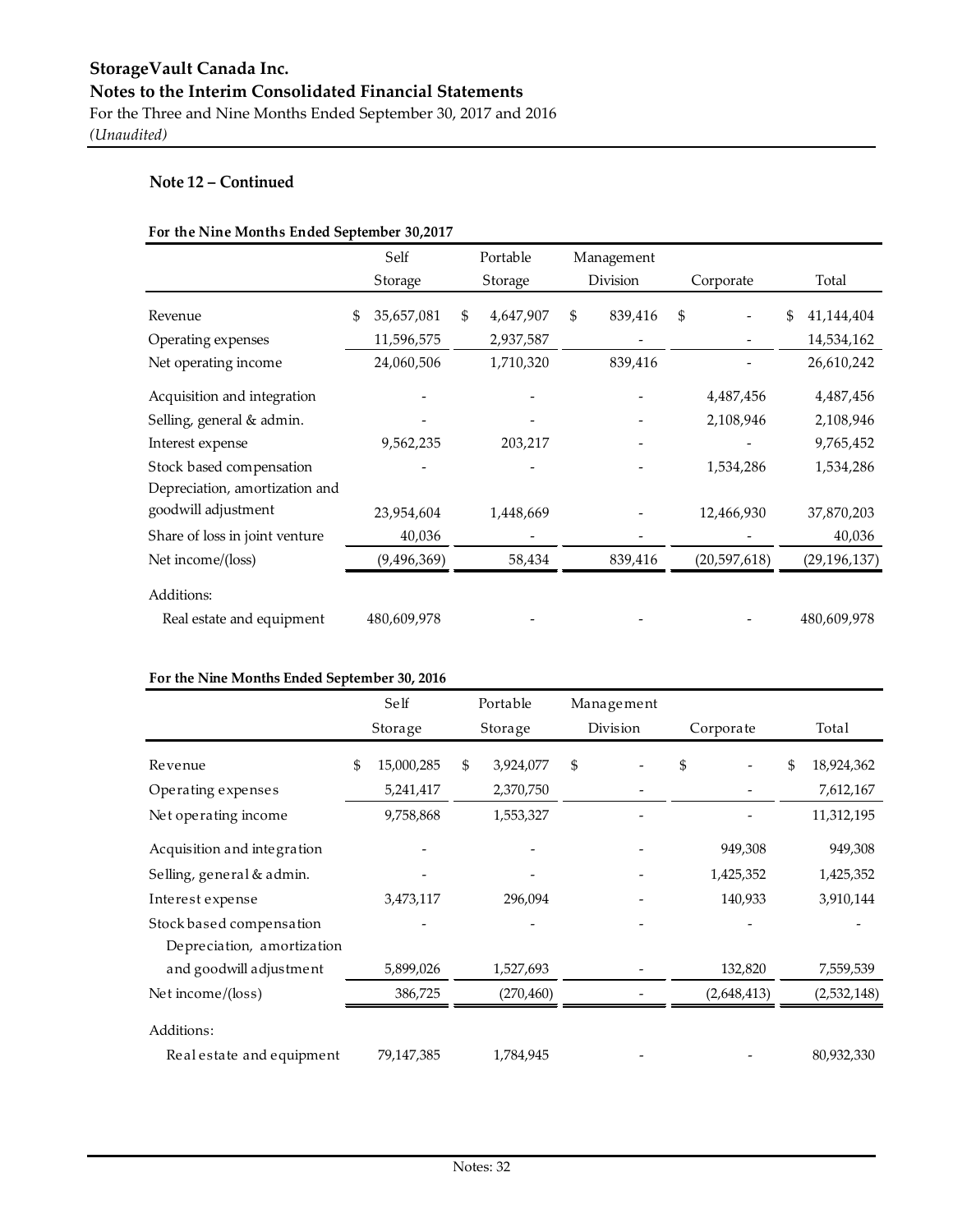*(Unaudited)*

#### **Note 12 - Continued**

| <b>Total Assets</b> |
|---------------------|
|---------------------|

|                                           | Self    |     | Portable   |              |            | Management                     |                |
|-------------------------------------------|---------|-----|------------|--------------|------------|--------------------------------|----------------|
|                                           | Storage |     | Storage    |              | Corporate  | Division                       | Total          |
| As at December 31, 2016 \$ 316,524,663    |         | \$. | 15.457.428 | SS.          | 10,821,490 | \$<br>$\overline{\phantom{a}}$ | \$ 342,803,581 |
| As at September 30, 2017 \$ 802, 282, 914 |         | \$. | 16,477,594 | $\mathbb{S}$ | 2,692,145  | \$<br>18,072,551               | \$ 839,525,204 |

#### **13. Commitments and Contingencies**

#### *Operating Lease Commitments*

The Corporation leases buildings and lands in Winnipeg, MB, Kamloops, BC and Montreal, QC. The leases do not contain any contingent rent clauses. They do not include any provisions for transfer of title, nor does the Corporation participate in the residual value of the land. Therefore, these leases are considered operating leases as the risk and reward of ownership of the lands remain with the landlords. The leases expire between 2018 and 2054, with the leases expiring in 2027 and 2032 having up to 20 years and 25 years of renewals, respectively, at the option of the Corporation after that time.

The future minimum lease payments, excluding incidental costs for which the Corporation is responsible, are as follows:

| Less than one year         | 1.193.247    |
|----------------------------|--------------|
| Between one and five years | 4.544.093    |
| More than five years       | 20,766,278   |
|                            | \$26,503,618 |

During the three and nine months ended September 30, 2017, the Corporation recognized as an expense \$280,226 and \$794,665, respectively (September 30, 2016 - \$136,660 and \$318,981, respectively) in operating lease payments.

#### *Contingency*

The Corporation has no legal contingency provisions at either September 30, 2017 or December 31, 2016.